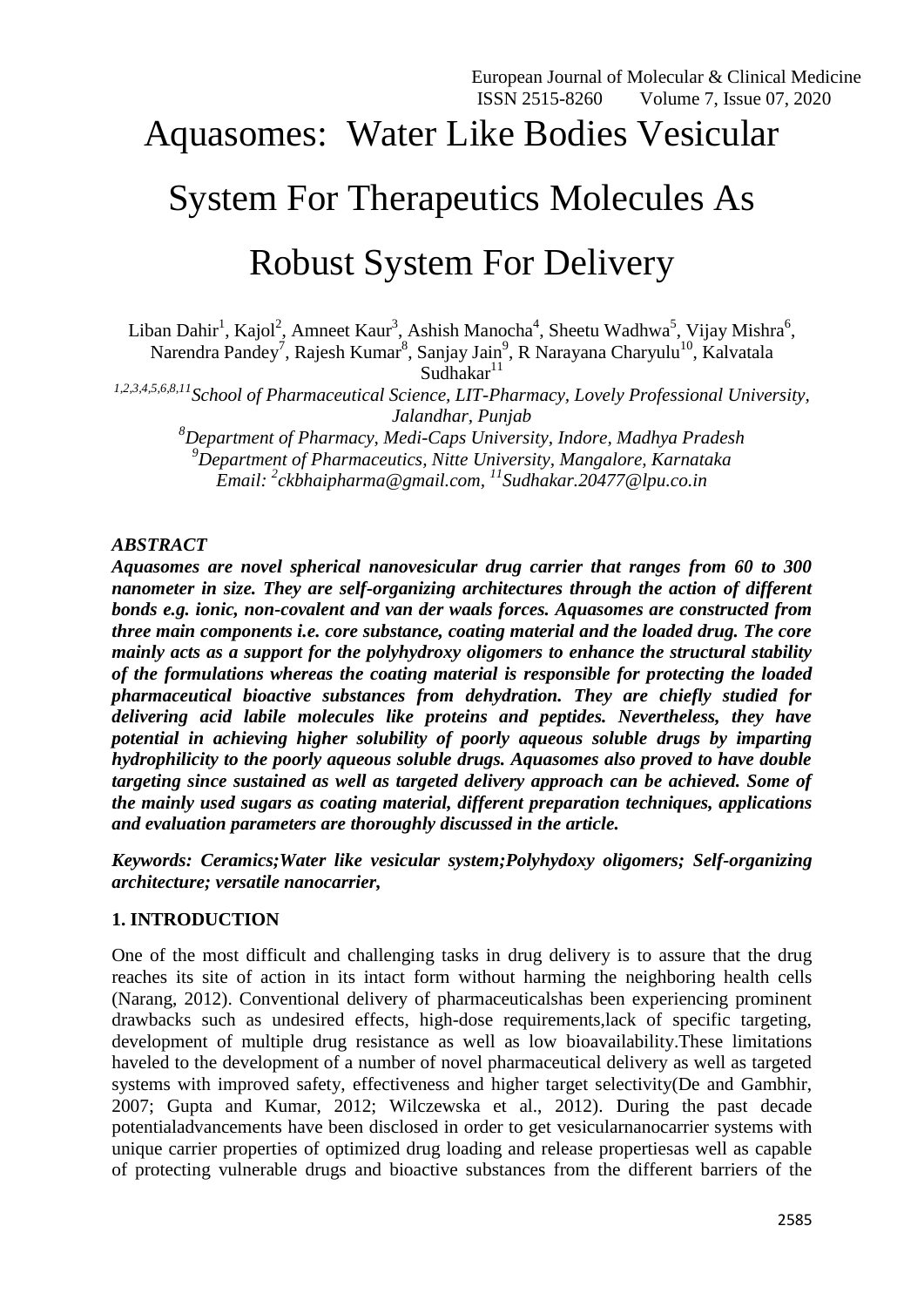body systems.In general, nanocarriers can be classified into organic and inorganic nanocompound delivery systems. Examples of organic nanocompound delivery systems are nanoliposomes, dendrimers, solid lipid nanoparicles, nanoemulsions and polymeric nanoparticles whereas inorganic nanocarrier delivery systems include 2D layered double hydroxides (LDH) also known as hydrotalcitelike compounds, mesoporous silica, carbon nanotubes, Quantum dots and magnetic nanoparticles (Senapati et al., 2018). The components and the size of nanocarriers are the chief features to guarantee stability of the nanocompounds in gastrointestinal environment which plays a critical factor in case of absorption of orally administered drugs (Mukherjee et al., 2017). Vesicular drug delivery systems can be broadly classified into lipoidal e.g. liposomes, emulsomes, enzymosomes, ethosomes, transferosomes etc. and non-lipoidal carrier systems e.g. niosomes, bilosomes and aquasomes. Description and applications of various existed and novel nanovesicular drug and bioactive delivery systems are summed up in table 1.

Among the nanocarriers are theaquasomes, which was initiallyprepared in 1996 by Nir Kossovsky with the aim of controlling molecular polymorphism of bioactive substances to maintain their biological and therapeutic activity and to increase the low solubilityof poor aqueous soluble agents(Jain et al., 2012).Aquasomes are tri-layered nanoparticulate carriertechnique that made up of a central ceramic core, a carbohydrate coat and an adsorbed bioactive substance. This carrier system is a self assembled structure that is formed mainly throughnon-covalent bond between the core material and the coating solution of carbohydrate (formation of sugar ball), although ionic bond and vanderwaals forces can be involved. This preformulated nanoparticle is subsequentlyadsorbed,copolymerized or diffused to thebiochemically active substanceby interacting with the enormouspolyhydroxyl groups present on thesugar coatingsurface(Mukherjee et al., 2017).The resultant aquasomal nanoparticle will have colloidal behavior. As the name has a power, aquasomes are referred to as the bodies of wateras they possess water like properties that explain their unique special characteristics of protecting the fragile drugs and bioactive macromolecular substances such as insulin,genes and antigens(Banerjee and Sen, 2018; Cherian et al., 2000; Kossovsky et al., 1994). To put it simply, this can be demonstrated asa person relaxing in a swimming pool where the sugar coating solution represents the swimming pool and the bioactive substance can be considered as the person in the swimming pool. As the swimming in a hot day gives relaxation, the aquasome gives protection of different pharmaceutical agents from the harsh environment they face during their journey to the site of action. Sugar coating surface of polyhydroxyl oligomer is responsible for the water like properties and since it is rough and sticky in nature that will help stabilization of labile bioactive agents by preventing dehydration effects through creation of quasi-aquas environment as well as adsorption of drugs onto the surface of the coat (Mukherjee et al., 2017). Aquasomesmay also be called as carbohydrate stabilized ceramic nanoparticles due to the fact that the major core material used in their preparation is the solid ceramic core that gives the structural stability to the aquasomal system(Banerjee and Sen, 2018; Narang, 2012).

# **2. COMPOSITION OF AQUASOMES**

Aquasomes comprises of core substance coated withpolyhydroxycarbohydrate film over which the bioactives/ molecules or drug moieties are adsorbed with orwithout modification as demonstrated in Figure  $(1)$ &  $(6)$ (Jain, 2014)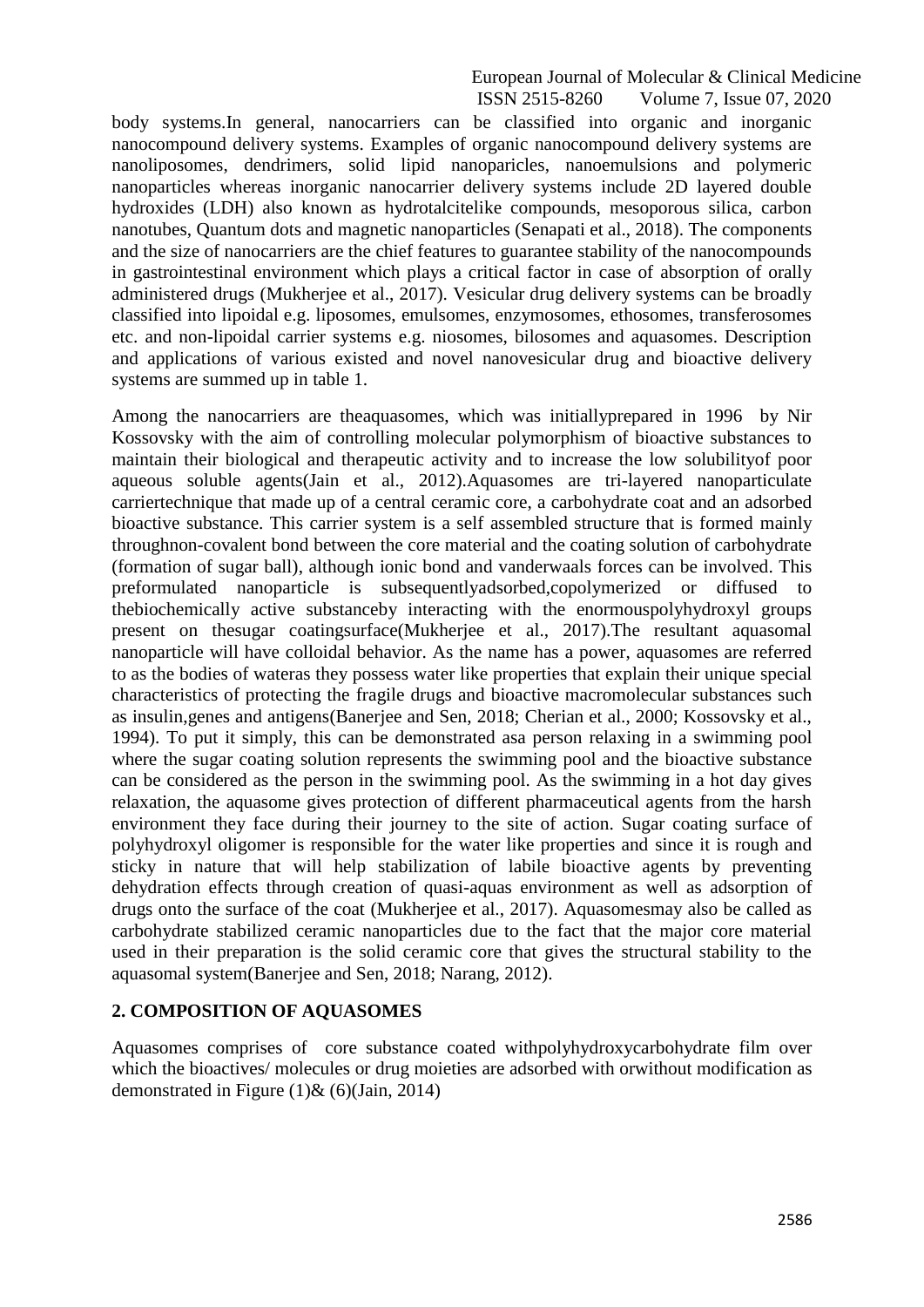# *Core material*

Core materials which are the building block of the aquasomes are either polymer based such as albumin, acrylate, gelatin etc or ceramics e.g. calcium phosphate (brushite), hydroxyapatite(HAP), nanocrystalline tin oxide and diamond (carbon ceramics) (Chaudhary et al., 2018; Senapati et al., 2018).Ceramicisthe chiefcore material used due to the fact that these materials offer structural regularity and elevatedlevel of surfaceenergy thatoffers effective binding of the coating material onto it.As a core material, Calcium phosphatehas extra advantages of its natural occurrence in the human body. Also,as nanorods, it is used in bone tissue engineering as well asadjuvants in bone implants. Hydroxyapatite(HAP)is alsohighly used as a basic core for preparingaquasomes. Ease of manufacturing, biodegradability, biocompatibility of ceramics gives great potential as core in the formulation of aquasomes(Mukherjee et al., 2017).The various cores are crystalline in nature and when they are used into the synthesis process, they measure 50 to 150 nanometer and provide very clean and reactive surfaces (Jain et al., 2012).

#### *Coating material*

Coating or overlay substancesmainly used areD-(+)-cellobiose, trehalose, citrate,saccharose, chitosan, pyridoxal-5-phosphate, etc. Carbohydrate act as a natural stabilizer with glassy nature that can adsorb the therapeutic agents. This layer of carbohydrate coating is considered the most crucial in the preparation of aquasomes due to the fact that the hydroxyl groups present on these oligomers interact with the charged and polar functional groups of the bioactivesand hence can preserve the structural integrity of the proteins in the devoid of water by providing water like environment. Carbohydrate coating also stabilize the core material byionic, non-covalent &entropic interactions. Core to coat ratio is described to be directly proportional to the particle size of the aquasome. This could be reasoned to the accessibility of free surface of core materialinrespect to coating substances(Mukherjee et al., 2017; Senapati et al., 2018).

Trehalose is a widespread non-reducing disaccharide and naturally occurring sugar consisting of two glucose molecules having 1,1-glycosidic linked (α-D-glucopyranosyl-α-Dglucopyranoside) and it is sometimes referred as mushroom sugar. Trehalose is abundantly present in various organisms such as shrimp, bacteria, fungi, yeast, insects, and plants (Elbein et al., 2003). While Trehalose is not found in mammals, a significant amount of a trehalase enzyme which cleaves trehalose into two glucose molecules is found in the human intestine (Burek et al., 2015). Among the three anomers of isomers, only a,a-trehalose has been biosynthesized in a multiplicity of living organisms. One of the main functions of trehalose is to protect some organisms against dehydration that will allow them to survive in a completely dried condition. From this perspective, researchers have utilized this property of dehydroprotectant to preserve the structure of biological materials that are labile or sensitive to the dry (Elbein et al., 2003). Bioprotective behavior of trehalose is attributed to its ability to exist in different forms of polymorphs, both in crystalline and amorphous forms. Trehalose can also undergo reversible transition between anhydrous and hydrated form without change in its structural integrity. Trehalose dehydrate has local pockets in its amorphous state that will capture residual (remaining)  $H_2O$  molecules by halting them if  $H_2O$ water is rare. Among all other disaccharides, it has the highest glass transition (Tg) temperature (Jain and Roy, 2009) and it is considered as unique in its non-hygroscopic glass property that is stable at higher temperatures even when the glass is almost fully desiccated (Richards et al., 2002). Usually, when water is added to an amorphous material its mobility increases resulting in a decrease in Tg. Nonetheless, this expected decline does exist in case of trehalose, Tg is already significantly stronger than maltose or sucrose, neither of which show so various polymorphic behaviours. Another extraordinary property of trehalose is that interaction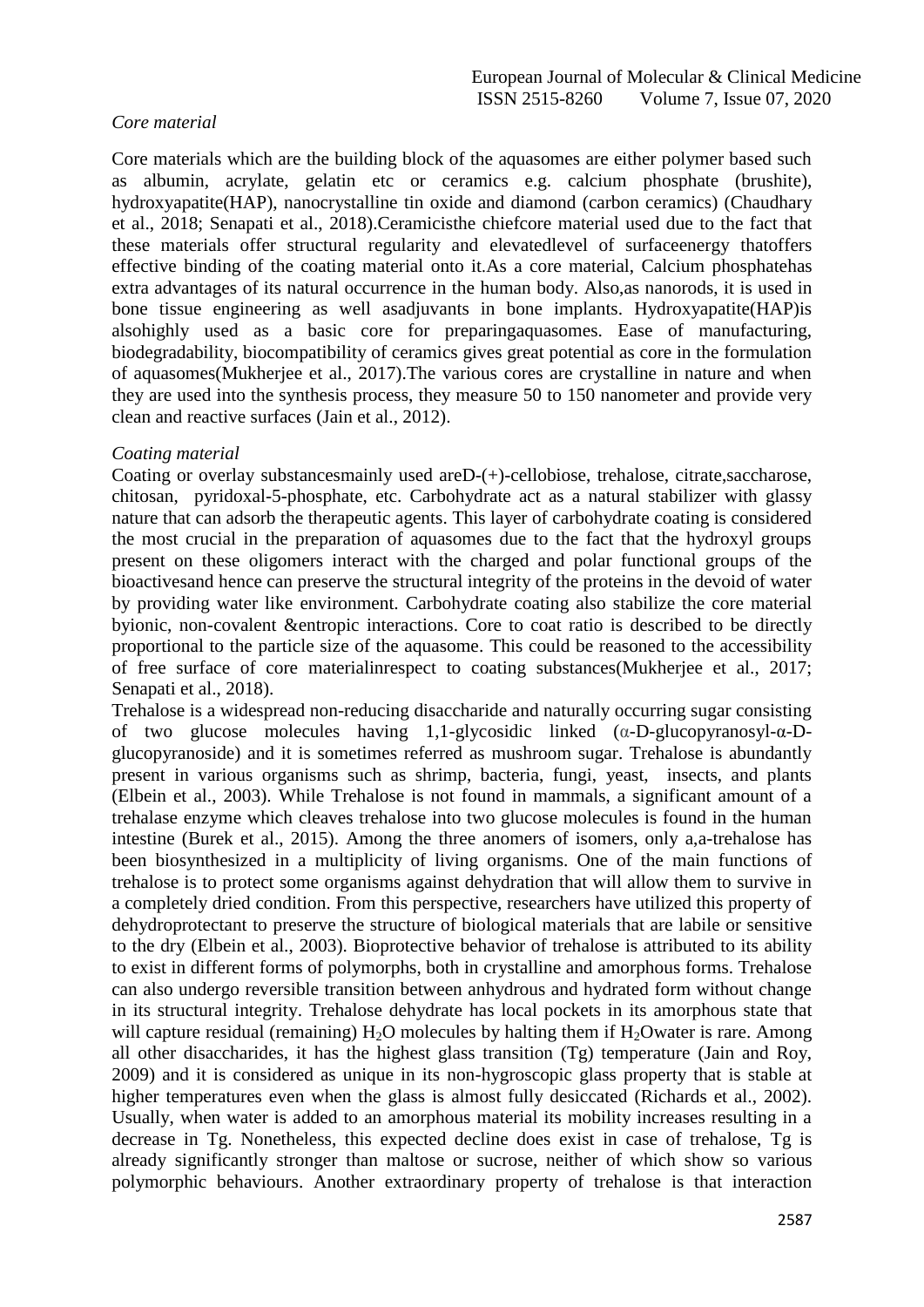between trehalose  $\&$ H<sub>2</sub>O is much higher than H<sub>2</sub>O to H<sub>2</sub>Ointeraction that could participate in the preservation of the molecular structure of bioactive substances (Jain and Roy, 2009). Trehalose, having the highest capacity for hydration, protects lipid bilayers via direct interaction with polar biomolecules as it organizes the water molecules around the membrane. Mainly trehalose protects biochemically active substances through water replacement, water entrapment and glass transformation (Richards et al., 2002). Water replacement mechanism is resulting from great flexibility of glycosidic bond letting trehalose to interact with the irregular polar groups of the bioactive substances whereas water entrapment is a result of entrapment of water close to the structure of bioactives maintaining their native hydration (Burek et al., 2015).

Cellobiose is a disaccharide of 2 d-glucose molecules linked by β-1,4-glycosidic link with each other. Thus, Cellobiose is differentiated from maltose in its arrangement at the glycosidic linkage. Cellobiose is formed from hydrolysis of cellulose, a polysaccharideof glucose in which all units are linked by β-l,4ʹ-glycosidic bonds. There is no enzyme used for hydrolyzing cellobiose in humans(Robert J. Ouellette, 2015).

Chitosan is a polymeric carbohydrate having a structure similar to that of cellulose. Both are made from  $\beta$ - (1,4)-coupled monosaccharides. The key Sources of Chitosan are Insects, Crustaceans such as (Crab & Shrimp shell) and Fungi. After cellulose, the second most abundant biopolymer is chitin. Chitosan is obtained from deacetylation of chitin and it has noble film forming characteristics. Chitosan is utilized as a coating substance in various delivery systems of therapeutic drugs. Chitosan consists of 3 kinds of functional groups i.e. amino, primary as well as secondary hydroxyl groups. These fuctional groups act as a spacer to link drug molecules, targeting ligands and imaging agents to the carriers (Nehra et al., 2018). Chitosan-coated carriers have many advantages over the uncoated particles such as improved drug payloads, bioadhesive and sustained drug release properties (Agnihotri et al., 2004). Chitosan is extensively considered in the last few years for potential drug deliveryofa number of routes of administration due to its distinctive physicochemical features, in-vivo biodegradability, biocompatibility& antimicrobial activity(Felt et al., 1998)**.** In addition to that, it has a good coagulation ability, adhesion as well as immune-stimulating activity. In opposite to all other polymeric carbohydrates, it has a monograph in the pharmacopeia. Moreover, Chitosan has a cationic character attributed to its primary amino group and they are responsible for most of its properties i.e. controlled release, transfection, mucoadhesive property, upsurged permeability, efflux pump inhibitory properties and in situ gellatingcapability (Bernkop and Dünnhaupt, 2012). Chitosan is characterized by high antifungal and antibacterial properties against a number of microorganisms but negligible toxicity on human cells. Bacteriastatic properties of chitosan were assessed in common skin fungus as well as some bacterial strains. Powdered chitin, entire crab shells or chitosan were ineffective in all of the tests whereas chitosan solution in acetic acid inhibited the growth of fungus as well as the bacterial strains. Its ability of inactivating fungal and bacterial mulplication, is attributed to the cationic charged amino group that may combine with anionic components such as sialic, neuraminic or N- acetylmuramic acids found on the surface of the cells, and may also inhibit microbial growth by jeopardizing exchanges with the media, chelating transition of metal ions and by inhibiting enzymes. It was also found that 1% solution of chitosan in 1% of acetic acid had fully inactivated candida tropicalis as well as candida albicans (Ranjha and Khan, 2013).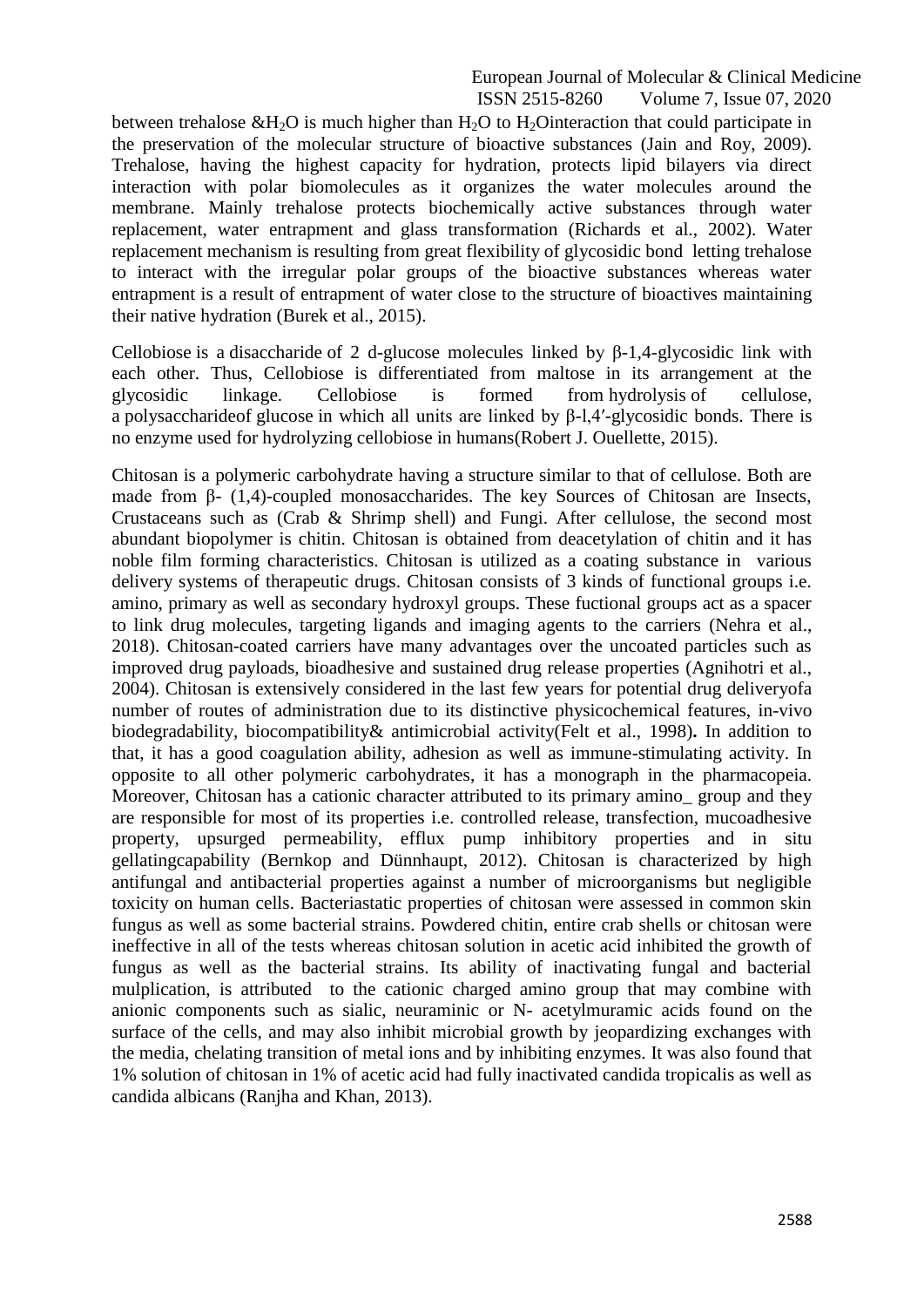# *Bioactive substance*

Different categories of drugs and therapeutics that face limitations in their conventional delivery approach have been used to carry in aquasomes e.g. proteins, peptides, poorly soluble drugs, hemoglobin, vaccines, antigen and gene delivery through non covalent and ionic interactions (Senapati et al., 2018).

# *Principles of self-assembly*

The self-organizing of molecules in the aqueous environment is mainly based on 3 physicochemical doctrines; the interactions between charged groups, effect of dehydration, in addition to structural stability. Since, most of the biochemically active molecules are amphiprotic, the interactions between charged groups e.g. carboxyl, amino, phosphate & sulfate group initiate the self-assembling subunits. Charged groups stabilize tertiary structures of folded proteins whereas formation of hydrogen bonds assist in stabilizing the secondary structure of proteins. H-bond forming molecules being hydrophilic set up a major degree of assembly to neighboring water molecules. On the other hand, hydrophobic molecules are unable to form hydrogen bond. Their affinity to repel  $H_2O$  makes them organize the moieties inside adjacent surroundings. The organization of  $H_2O$  which minimizes the degree of entropy leads the molecules to dehydrate and consequently get self-organized. Vander Waals forces which are mostly seen in hydrophobic regions play crucial role in conserving molecular integrity while self-assembling (Jain et al., 2012).

# **3. METHODS OF PREPARATION OF AQUASOMES**

The fabrication of aquasomes are comparatively simple and straight forward synthesis with minimum use of solvents. In addition to that, for getting the required size, homogenization steps are not involved in their fabrication(Narang, 2012). There are three main steps in the development of aquasomesi.e. core fabrication, coating and loading of the drug as illustrated in figure (6)(Umashankar et al., 2010).

# *Step 1. Core fabrication*

The first basic step for the establishment of aquasomes is the fabrication of the core which is dependent on the material used for its preparation. The various core forming materials available have been discussed earlier. Core can be prepared by means ofcolloidal precipitation, sonication, dendrimeric method, plasma condensation, inverted magnetron sputtering, and other techniques. Preformulated cores are also available with different commercial suppliers(Jain et al., 2012; Narang, 2012; Umashankar et al., 2010).

# *Precipitation method*

Ceramic core can be prepared by coprecipitation with magnetic stirring under reflux conditions and self-precipitation technique.

# Coprecipitation by reflux:

Diammonium hydrogen phoshphate,  $(NH_4)_2HPO_4$ , solution of 0.19 N is added into a calcium nitrate,  $Ca(NO<sub>3</sub>)<sub>2</sub>$ , solution of 0.32 M under continuous stirring in a drop-wise manner, maintaining the temperature at 75 °C. Then theobtained mixture isstirred&shaked for six days. A precipitate of calcium phosphate forms. After filtering, washing thoroughly and airdrying overnight at 100 °C a powder forms. The powder is then sintered to about 800-900 °C using electric heater(Vengala et al., 2013a, 2013b). The reaction can be given as follows.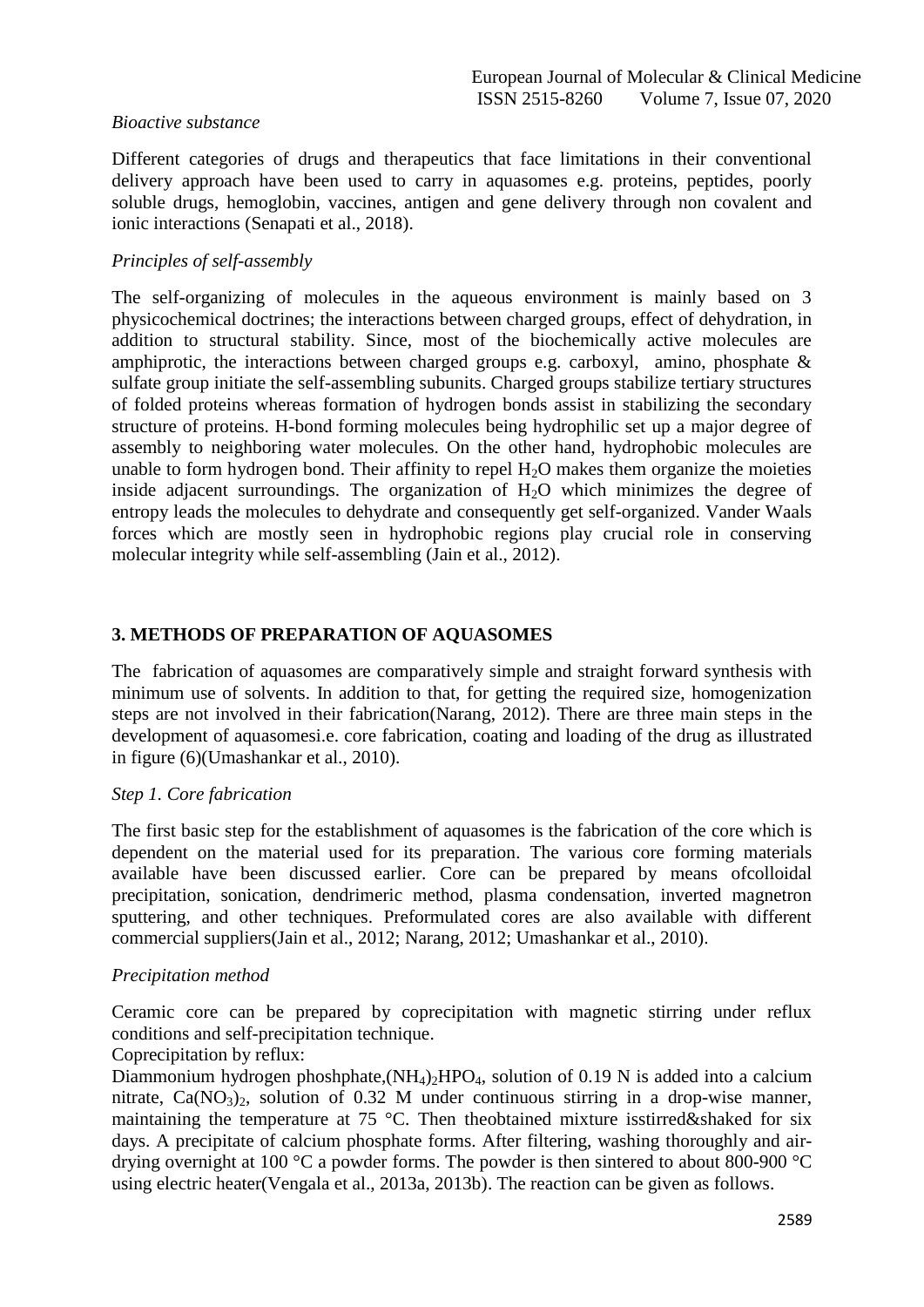# $3 (NH_4)_2HPO_4 + 3 Ca(NO_3)_2 \rightarrow Ca3(PO4)_2 + 6NH_4NO_3 + H_3PO_4$

# $(75 °C / pH 8 to 10)$

Another method for coprecipitation have been reported by Goyal et al, by mixingaliquot 3 ml of 0.1 gm/L solution of methylcellulose (as a dispersant) into 1440 ml of water containing of calcium nitrate tetra hydrate (0.152 M) and di-ammonium hydrogen phosphate (0.090 M). After the addition of 115 ml of NH4OH (24% ) into the above mixture, it is heated around 60 to 70 °C with vigorous stirring for three hours. The resulted precipitate isobtained from supernatant thru filtration and subsequent washing several times with water. After overnight drying at 100 °C, the precipitate islastly calcined in an air atmosphere at 1000 °C for sixhours followed by simple grinding (Cherian et al., 2000). Self-precipitation:

Simulated body fluid of pH 7.2 which is containing 134.8 mM of sodium chloride, 5.0 mM of potassium chloride,4.2 mM of sodium hydrogen carbonate, 2.5 mM of calcium chloride, 1.0 mM of disodium hydrogen phosphate, 1.5 mM of magnesium chloride, and 0.5 mM of disodium sulfateis daily adjusted to pH 7.2 with HCl. After shifting the solution into a series of polystyrene bottles, the bottles arefirmlyclosed & kept at a temperature of  $37\pm1$  °C for 1 week. A precipitate is formed and filtered. It is entirely washed with distilled water several times and dried at 100 °C(Vengala et al., 2013b).

# *Sonication method*

Di-sodium hydrogen phosphate, Na<sub>2</sub> HPO<sub>4</sub> is reacted with Calcium chloride, CaCl<sub>2</sub> to give a colloidal precipitate (Kossovsky et al., 1996; Vengala et al., 2013b, 2013a). Based on the reaction stoichiometry, mole equivalentsare reacted in a 120 ml volume, 1 mole of di-sodium hydrogen phosphate equivalent to 8.90 g & 1 mole of calcium chloride equivalent to 7.35 g are separately mixed with 60 ml of water. A bath sonicator is used for sonication of the mixture for 2 h at 4°C. Following sonication, it is centrifuged using a C- 24 Remi centrifuge ( $4^{\circ}$ C & 15000 rpm) for one hour. After centrifugation, the supernatant is decanted and the precipitate is washed several times with distilled water. The obtained precipitate is resuspended in 50 ml distilled water & then filtered using a membrane filter of pore size 0.22 μm. The core is dried (100°C, 2 days) to get ceramic nanoparticles. After drying, the percentage yield is calculated(Vengala et al., 2017). The chemical reaction involved is as follows,

 $3Na<sub>2</sub>HPO<sub>4</sub>+ 3CaCl<sub>2</sub> \rightarrow Ca3(PO4)<sub>2</sub>+ 6NaCl + H<sub>3</sub>PO<sub>4</sub>$ 

# $(2 h/4$ °C)

# *Dendrimer method*

Carboxylic acid terminated half generation poly (amidoamine) (PAMAM) were used to assess calcium carbonate  $(CaCO_3)$  crystallization in aqueous solution and through this process spherical shaped cores consisted mainly of valerite crystals was found (Khopade et al., 2002).

# *Step 2. Carbohydrate coating of the core*

The coating process encompasses several wet chemical analysis and lyophilization processes (Jain et al., 2012).Carbohydrate is incorporated into a dispersion containing the core substance after that sonicated and finally lyophilized to provide irreversible carbohydrate adsorption on to the surface of the ceramics. Other methods for coating process such as non-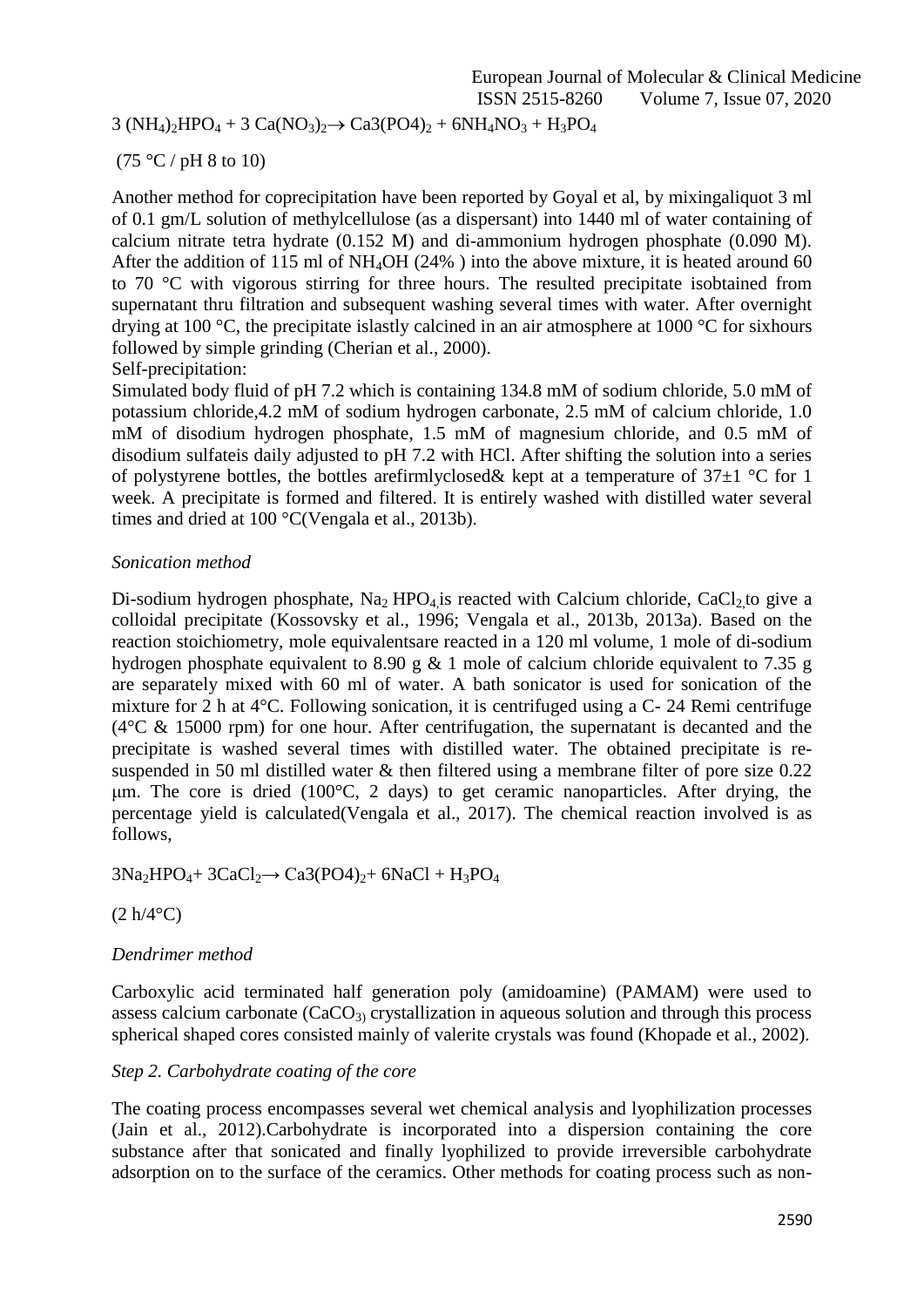solvent addition and direct incubation are also reported(Mukherjee et al., 2017). Excess and un-adsorbed carbohydrates are separated through stirred ultrafiltration cells (Banerjee and Sen, 2018).

#### *Step 3. Drug immobilization*

The previous two methods, core preparation and coating are common for all aquasomal formulations. In this step the drug or the bioactive substance is adsorbed on the polyhydroxy oligomers. The general steps involved in the synthesis of aquasomes are represented in figure (7).

# **4. EVALUATION OF AQUASOMES**

# *Characterization of ceramic core Size distribution of ceramic core*

For the evaluation of morphology and size distribution of aquasomes, transmission electron microscopy (TEM) as well as scanning electron microscopy (SEM) are usually used (Umashankar et al., 2010).In transmission electron microscopy, the particlesize can be determined after negative staining with 1% phosphotungstic acid (Kossovsky et al., 1994).TEM images is carried out both in a clear & dark mode as the photographic films can be digitalized by Adobe soft wares(Oviedo et al., 2007). In case of SEM, samples areattachedon the surface of a gold coated sample holder with a two sided adhesive tapethat can be observed under suitable magnification(Mukherjee et al., 2017; Oviedo et al., 2007). *Mean particle size & zeta potential*

Photon correlation spectroscopy (PCS) is used for the determination of mean particle size as well as zeta potential(Umashankar et al., 2010). Zetasizer (particle size analyzer) can also be used for the same purpose as PCS(Vengala et al., 2017).

#### *Structural analysis of the core*

FTIR spectroscopy analyses the structure of aquasomes. By using potassium bromide (KBr) sample disk method, the structure of core material can be analyzed thru comparing the observed Infra Red spectra with that of reference peaks. FT-IR not only gives structural analysis of the core but also contributes in the identification and confirmation of coating sugar as well as the loaded drug. When the polysaccharide coatings are covered over the core particles, thepeaks shift to either lower or higher wavelengths that is indicating the hydrogen bonds formed between the molecules (ceramic core particles and polyoligomer coating)(Kaur et al., 2015; Vengala et al., 2017).

#### *Crystalline nature of the core*

The ceramic core isevaluated for its crystalline lattice arrangement or amorphous characteristics by X-ray diffraction (XRD). In this method, XRD patterns of samplesarematchedwith that of reference diffractogramsaccording to which the resultis inferred(Oviedo et al., 2007; Umashankar et al., 2010). The XRD pattern of Calcium phosphate core displayed intense and sharp peaks indicating its crystalline state. After coating of the core substance with different polysaccharides of trehalose, cellobiose and pyridoxal-5 phoshphate, the sharp peaks reduced their intensity and deformed into amorphous form (Kaur et al., 2015).

# *Characterization of coated core*

*Determination of amount of remaining sugar*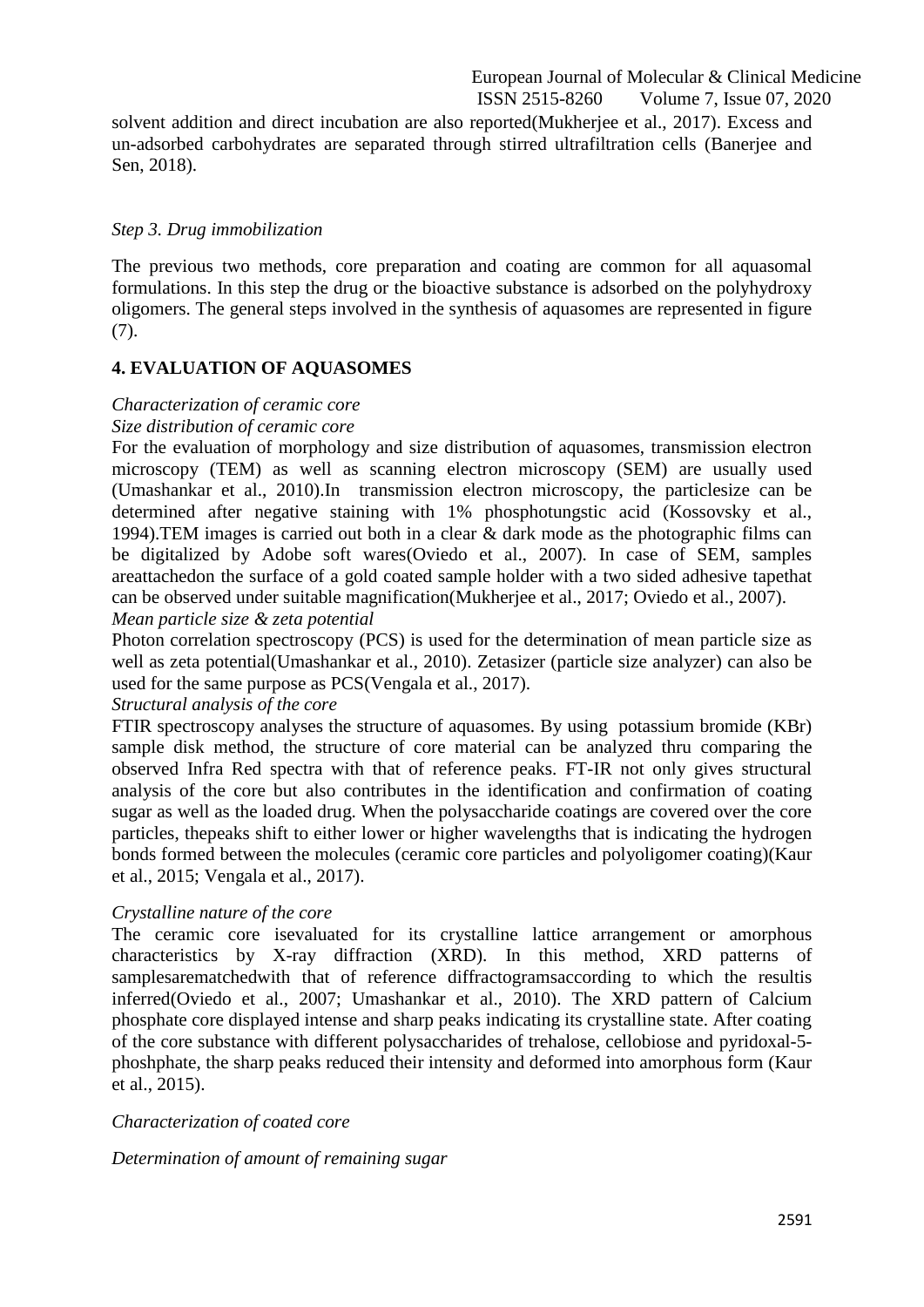Anthrone method is one of the greatest methods for themeasurementof residual unreacted sugar or excess sugar remaining after coating process. After poly and disaccharides are hydrolyzed into their respective monosaccharides, they subsequently convert to hydroxyl methyl furfural and upon addition ofAnthronewill give green colored product. Aliquots of samples, prepared for calibration curve, are transferred toboiling tubes and diluted to aproper concentration. Then anthrone reagent is added, water bath boiledand rapidly cooled. When a greenish colour is observed, absorbance of UV is noted down using glucose as standard. In case of sample analysis, anthrone reagent is tagged into precisely weighed sugar coated core after being dissolved in distilled water using the same procedure already stated (Kommineni et al., 2012; Narang, 2012).

#### *Glass transition temperatures of coating material*

Differential scanning calorimetry is commonly utilized for the assessment of glass transition temperature (Tg) of carbohydrates as well as proteins. DSC study ofaquasomal formulations is done in a DSC analyzer with a formulation filled sample cell and a buffer packed reference cell. DSC gives a picture about the purity, compatibility and effect of different components on aquasomes.

#### *Evaluation of drug loaded aquasomes*

#### *Drug loading capacity*

This test is carried out to confirm the amount of drug boundon the aquasomes. The drug loading capacityisevaluated by incubating plain aquasomal formulation (i.e., not containing the drug) in a precisely weighedamount of the drug for one day at 4**°**C. The[nthe](https://www.powerthesaurus.org/superfluitant/synonyms)  [superfluitanti](https://www.powerthesaurus.org/superfluitant/synonyms)s removed by using ahigh speed centrifugation for one hour. Remaining amount of thedrug in the superfluitantcan be assessed by any appropriate analyticaltechnique (Chaudhary et al., 2018).

#### *In vitro drug release profile*

The *in vitro* release profile of the loaded drug is determined by incubating a precisely weighed amount of drug loaded aquasomes in a suitable pH of buffer at 37°C with constantmixing. Samples are takenin a different time intervals and centrifuged at high speed for a period of time. After withdrawing samples, the same volume of fresh buffermust be replaced. Then the supernatants are evaluated for drug release profile (% cumulative drug release) usingspectrophotometer or any other suitable method (Chaudhary et al., 2018; Kommineni et al., 2012)

# **5. APPLICATIONS OF AQUASOMES**

Use of aquasomal ceramic nanoparticles will also enable peroral use of acid labile pharmaceutical agents. They can also act as solubility enhancer as well as stabilizing agent for various poor soluble drugs as it is described in many research articles aimed increasing the dissolution rate (Banerjee and Sen, 2018). In addition to that they are also capable to deliver fragile bioactive macromolecular substances , haemoglobin, antigens, genes, viruses, vaccines and enzymes (Narang, 2012)

#### *Dissolution enhancement of hydrophobic drugs*

Indomethacin, a low solubility drug, was loadedin lactose coatedcalcium phosphate aquasomes. Characterization of the aquasome structure, morphology and particle size using XRD, SEM and TEM showed spherical shaped aquasomes with particle size of 60–120 nm(Jain et al., 2012).Into the bargain, cumulative release of trehalose coated ceramic nanoparticles containing piroxicam as poorly soluble drug was compared toplain piroxicam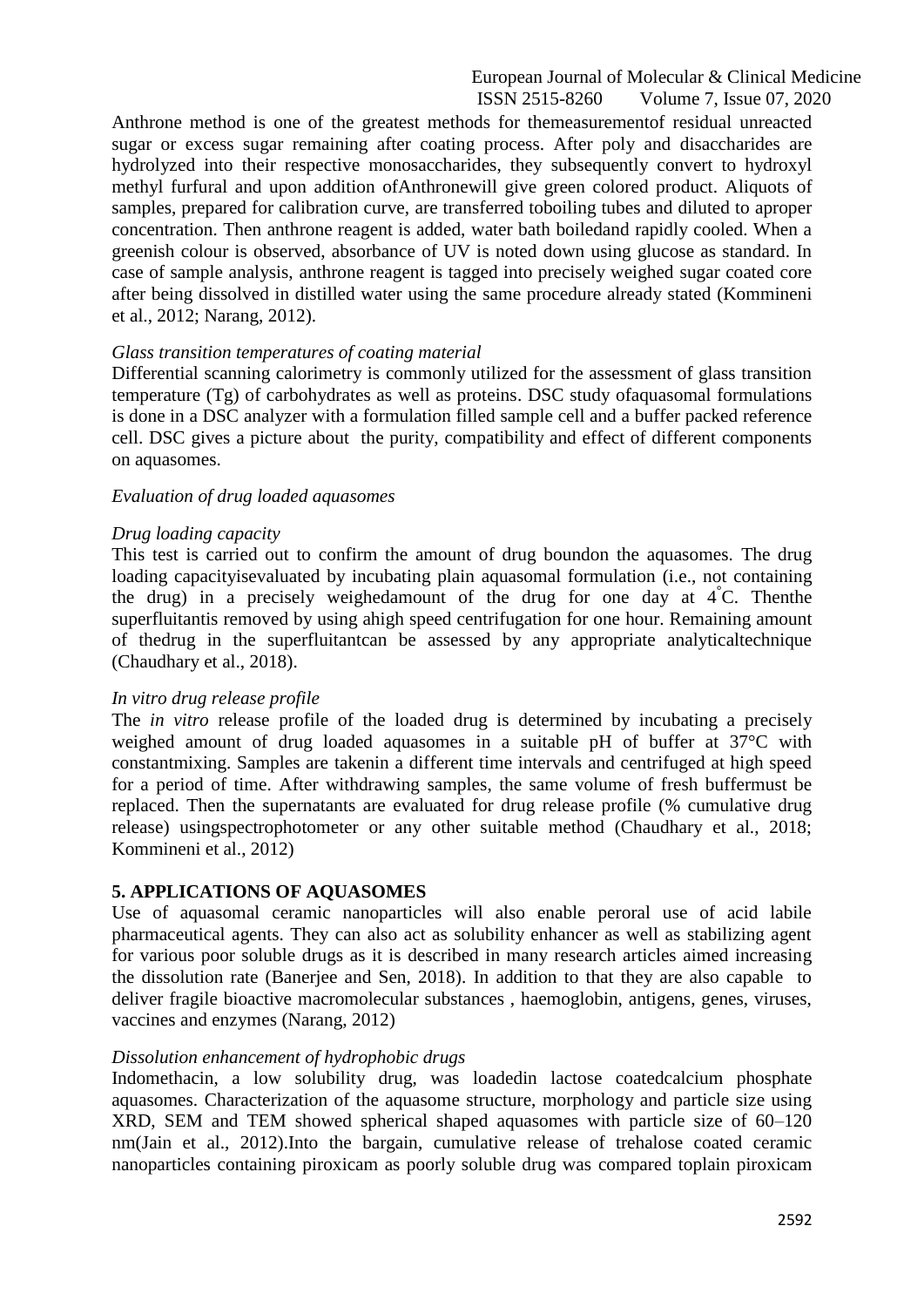nanoparticles andcommercial piroxicam. The drug release from ceramic core was superior to the pure piroxicam during the whole time of study. This dissolution profile improvement could be attributed to the prepared nano-sized ceramic particles (Vengala et al., 2013a).In another study, in vitro drug release of pimozide, BCS class 2 drug, was evaluated by incorporating into lactose coated ceramic nanoparticles. The results show that the aquasomes can be used as dissolution increasing method for less aqueous soluble drugs (Banerjee and Sen, 2018; Vengala et al., 2013b).Moreover, Etoposide loaded aquasomesexhibited direct proportional increase between the drug release and amount of carbohydrate coating solution. In vivo studies of etoposide suggested that aquasomal preparation of Etoposide can be used as targeted drug delivery system to some organs like liver that ensured highest percentage of the total dose injected (Nanjwade et al., 2013).The in vitro dissolution data of lornoxicam contained aquasome formulation was compared with that pure drug and enhanced results were seen. The formulated ceramic nanoparticles were spherical in shape with an average particle size ranging from 60 to 300 nm. This indicates the importance of aquasomes as a noval carrier system capable of enhancing dissolution of poorly soluble drugs(Vengala et al., 2017).

#### *Protein and peptide delivery*

Aquasomes are well known for their ability to protect and stabilize bioactive molecules that are very labile and degraded by the harsh environment of the gastrointestinal tract. Many researches has been carried out for this purpose and they have found that aquasomal system are able to deliver macromolecules e.g. proteins and peptides into systemic circulation. Insulin, the first pure protein, is a vital drug in the treatment of diabetes(Anand *et al.*, 2017; Sharma *et al*., 2019). In its initial stages of development most of the routes of administration other than parenteral was not able to produce the required therapeutic level to reduce the blood glucose due to its degradation. oral delivery of proteins and peptides are very challenging since coating techniques may prevent only against acids but not proteolytic enzymes and hence aquasomes are widely studied in the following researches for the aim of overcoming loss of therapeutic actions of bioactive agents(Brown, 2005).

Insulin as a model drug was formulated into aquasomes by using different types of sugar coatings including cellobiose, trehalose and pyridoxal-5-phosphate to assess their effect on delivering the therapeutic drug. After performing in vivo studies, they have concluded that pyridoxal-5-phosphate have showed highest degree of adsorption and hence delivered the highest amount of insulin followed by trehalose and cellobiose. The highest decrement in the level of glucose in the blood that is obtained from pyridoxal-5-phosphate aquasomal formulation is attributed to its higher ability of molecular protection. Although Pyridoxal-5 phosphate, trehalose and cellobiose protected the drug from degradation, only pyridoxal-5 phosphate and trehalose have shown prolonged release pattern due to their higher effect against denaturation and dehydaration of insulin. It is also reported that formulating insulin into hydroxyapatite core dispersed alginate matrix has also achieved high amount of insulin conveyance by means of oral route(Banerjee and Sen, 2018; Jain et al., 2012). Another example iscoating of PEG on hydroxyapatite with further loading of the acid labile molecules i.e. insulin and gallic acid. This nanoparticle formulation was able to achieve high bioavailability by avoiding the digestive barriers of gastrointestinal tract, more specifically stomach. It has been described that PEG has stability enhancement role in this development as it also proved to have prolonged release. The advantageous features given by this strategy of non-toxicity, low cost, pronounced biocompatibility, high drug loading capability as well as easy method of synthesis will give a new prospect for providing insulin(Zhang et al., 2018).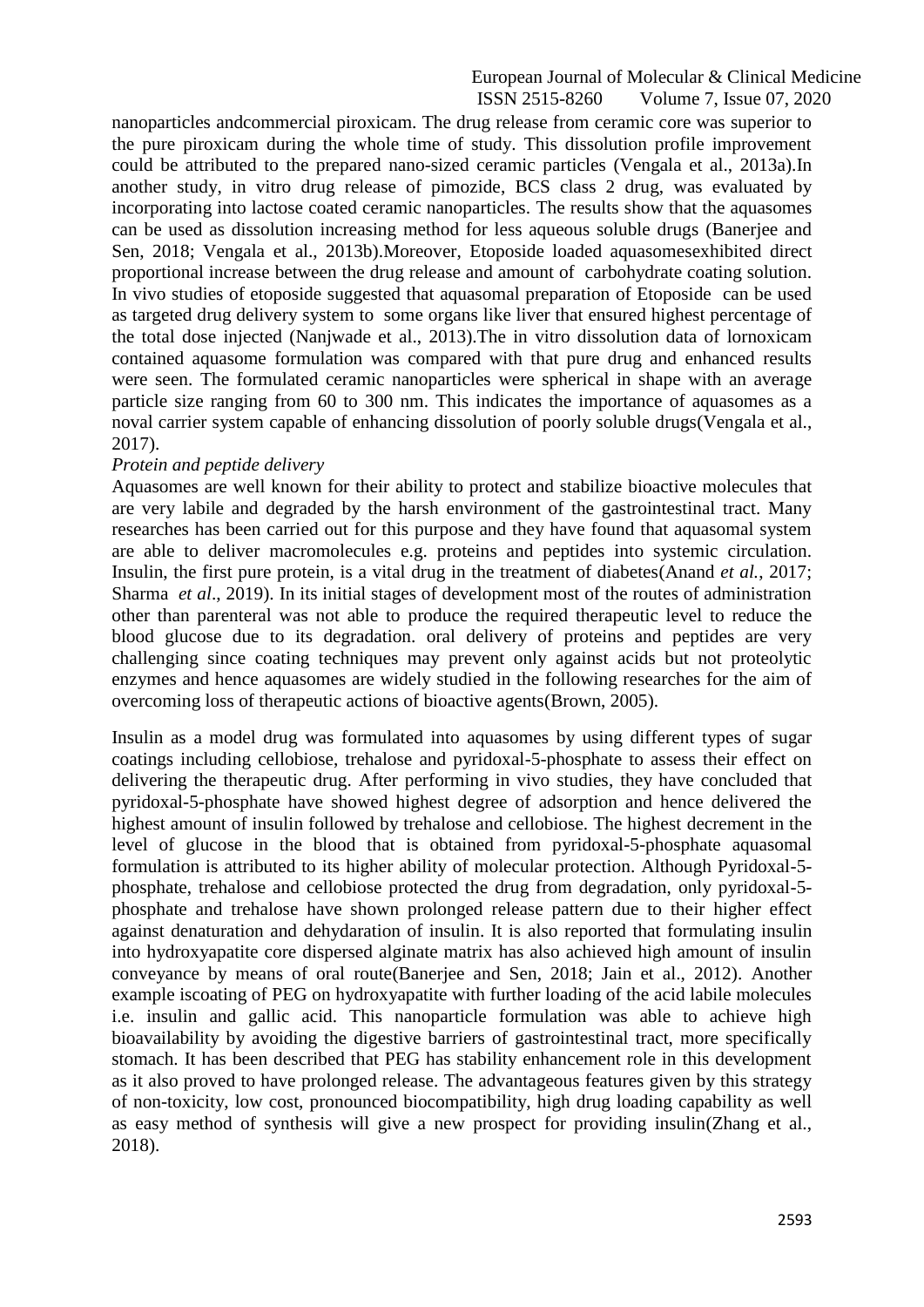#### *Vaccine delivery*

Ovalbumin, a model allergen widely used for the study of IgE mediated reactions, was incorporated into aquasome system without changing immunogenic features of the allergen. A strong immune response of specific T cell proliferation was observed. In addition to that the formulation has ensured low titers of IgE and prevented anaphylaxis which accentuates potential implications of aquasomes in the field of vaccine delivery especially peptide-based one for the prevention of allergic diseases by educating the immune system(Pandey et al., 2011). Cellobiose coated nanodecay approach of hydroxyapatite core containing surface antigen of hepatitis B (HBsAg) was also developed to enhance the immune system against hepatitis B. The nanodecay based aquasomal formulation was able to enhance the immune response of both T helper cells (Th1 & Th2)(Goyal et al., 2006).In another study, cellobiose was adsorbed on diamond based ceramic nanoparticle over which immunologically active surface molecule (muscle adhesive protein) was dispersed. The formulated aquasome which was ranged from 5 to 300 nm in size, has shown great advantages of a strong and specific immune response over conventional adjuvant that could produce higher availability and affordability of vaccines in the market. Aquasomes can successfully evoke specific immune response through targeting molecules and hence can be used as a strategy for developing viral antigens such as Immune deficiency virus and Epstein-Barr(Kossovsky et al., 1994).In another instance, Aquasomal formulation of BSA exhibited higher presentation to the Antigen Presenting Cells (APC) than pure Bovine Serum Albumin. APC which contains both major histocompatibility complex (I&II) leads to presentation of antigen through cytosolic and endocytic pathways giving stimulation to both of cellular and humoral response. The superior presentation and uptake of polyhydroxy oligomericaquasomes to the Antigen Presenting Cells is attributed to the ability of the formulation to protect molecular conformation of BSA.Moreover, the aquasomal nano carriers developed well-sustained titer value and the that is probably due to the fact that aquasomesbecomes the rate determining barrier giving prolonged release of the adsorbed antigens. The uptake of pure BSA is stated as minimum & contains only a minor ratio of these cells. As antigen nano-carriers, Aquasomes demonstrated to be relatively better delivery method compared to other ceramic based (Goyal et al., 2008).

#### *Enzyme delivery*

Aquasomes are being utilized for delivery of therapeutic enzymes e.g.DNAase, Serratiopeptidase& many others. Serratiopeptidase is a proteolytic enzyme with higher antiinflammatory properties against both types of cyclooxygenases thereby inhibiting different kinds of inflammatory processes such as prostaglandin, interleukin, thromboxane and others (Tiwari, 2017). This enzyme based therapeutic agent is an acid labile and hence need to be protected from the gastric acids as well from enzymatic degradation. This anti-inflammatory enzyme was formulated into aquasomes for oral administration. The ceramic core was synthesized through precipitation by sonicating at room temperature and chitosan was used as coating material. The enzyme was adsorbed on the chitosan with further encapsulation into alginate gel. The formulation of enzyme loaded ceramic based aquasome has exhibited low release in the acidic buffer for about two to six hours whereas the alkaline medium exhibited complete and sustained  $1<sup>st</sup>$  order release for about six hours with loading efficiency of 46%. The reservoir properties could be attributed to the alginate gel that was encapsulated on the aquasome whereas the ceramic core gives stability to the enzyme (Banerjee and Sen, 2018; Rawat et al., 2008).Another enzyme, DNAase, used in the management and treatment of cystic fibrosis has been effectively formulated intoaquasomes and as result a desirable as well as significant therapeutic efficacy was achieved. A noticeable prolonged biological actionis seen in DNAase incorporated colloidal ceramic core (calcium phosphate) nanoparticle coated with polyhydroxy oligomeric film(Jain et al., 2012).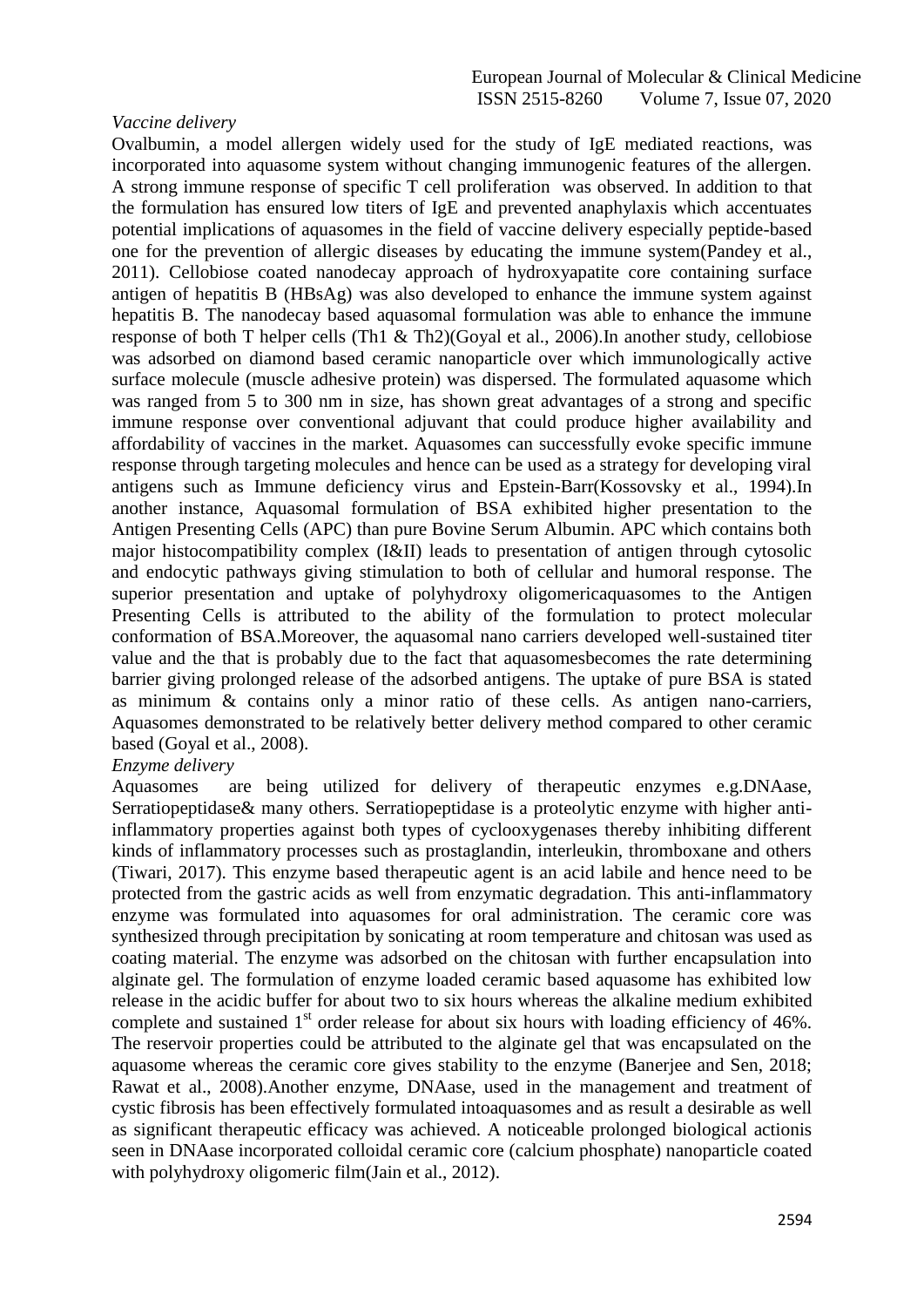# *Peroral route*

Piroxicam was loaded into aquasomes for oral administration by coprecipitation technique. Due to the nanosize of formulation the required dose was comparatively less than that of conventional method and the water like properties of the aquasomes enabled protection of the loaded therapeutic drug, Piroxicam(Kommineni et al., 2012; Narang, 2012).

# *As oxygen carrier*

Aquasomes has showed a superiority in terms of hemoglobin delivery over other available carriers of artificial blood substitutes and hence can act as a new model approach for the transport of oxygen  $^{75}$ . For instance, PAMAM dendrimer template as a core was covered with trehalose and further adsorbed with hemoglobin and the O<sub>2</sub>binding properties of the prepared aquasomes were evaluated and compared to that of freshly obtained blood as well as to hemoglobin solution. Hill coefficient values indicated a great potential of aquasomes as oxygen carrier as they are capable to maintain its  $O_2$ binding properties over a period of one month. By this toxicity is minimized with 80% haemoglobin concentration & it is reported to transport blood in non linear pattern similar to natural blood cells. Due to stability of the Hb loaded aquasomes and its good oxygen binding features, this may attract pharmaceutical scientists and industries to develop potential synthetic oxygen transport system based on aquasomal formulations(Banerjee and Sen, 2018; Khopade et al., 2002).

#### *Gene delivery*

Aquasomes have shown attractive features that could act as gene therapy approach. It has been designed a five layered structure of aquasome for delivery of genes that comprised of a core of ceramic nanocrystalline, coating layer of polyhydroxy oligomer film, a layer of therapeutic gene segment, an extra carbohydrate film & a targeting layer of structurally preserved membrane of viral proteins. Aquasomes have great potential for gene therapy over viral vector and at the same time it will overcome the challenge of irrelevant gene integration (Jain et al., 2012).

Different researches carried on Aquasomes with different therapeutic molecules are demonstrated in table (2).

# **6. CONCLUSION**

Aquasomes are mainly studied for proteins, peptides and related molecules but they are versatile compounds that can have great reproducibility and robustness to be used in different ways e.g. solubility enhancing, targeting approach and many others.They are also biocompatible and biodegrablenanocarrires having high surface area to volume ratio. In contrast to many delivery systems, e.g. liposomes and prodrugs,aquasomes are not seen to induce destructive interaction between the drug molecules and carrier.Aquasomes proved to have higher ability to produce enhanced immune response. Hence, Aquasomes are having great future potential applications as a drug and bioactive delivery system. Thisis enlightening the need for further focus and studies to give full picture of this novel drug delivery system. Aquasomes are giving hope for scientists to tackle various drawbacks related to conventional delivery of pharmaceutical agents.

# **7. BIBLIOGRAPHY**

- Agnihotri, S.A., Mallikarjuna, N.N., Aminabhavi, T.M., 2004. Recent advances on chitosanbased micro- and nanoparticles in drug delivery. J. Control. Release 100, 5–28. https://doi.org/10.1016/j.jconrel.2004.08.010
- Agrahari, Vibhuti, Agrahari, Vivek, Mitra, A.K., 2016. Nanocarrier fabrication and macromolecule drug delivery: challenges and opportunities. Ther. Deliv. 7, 257–278.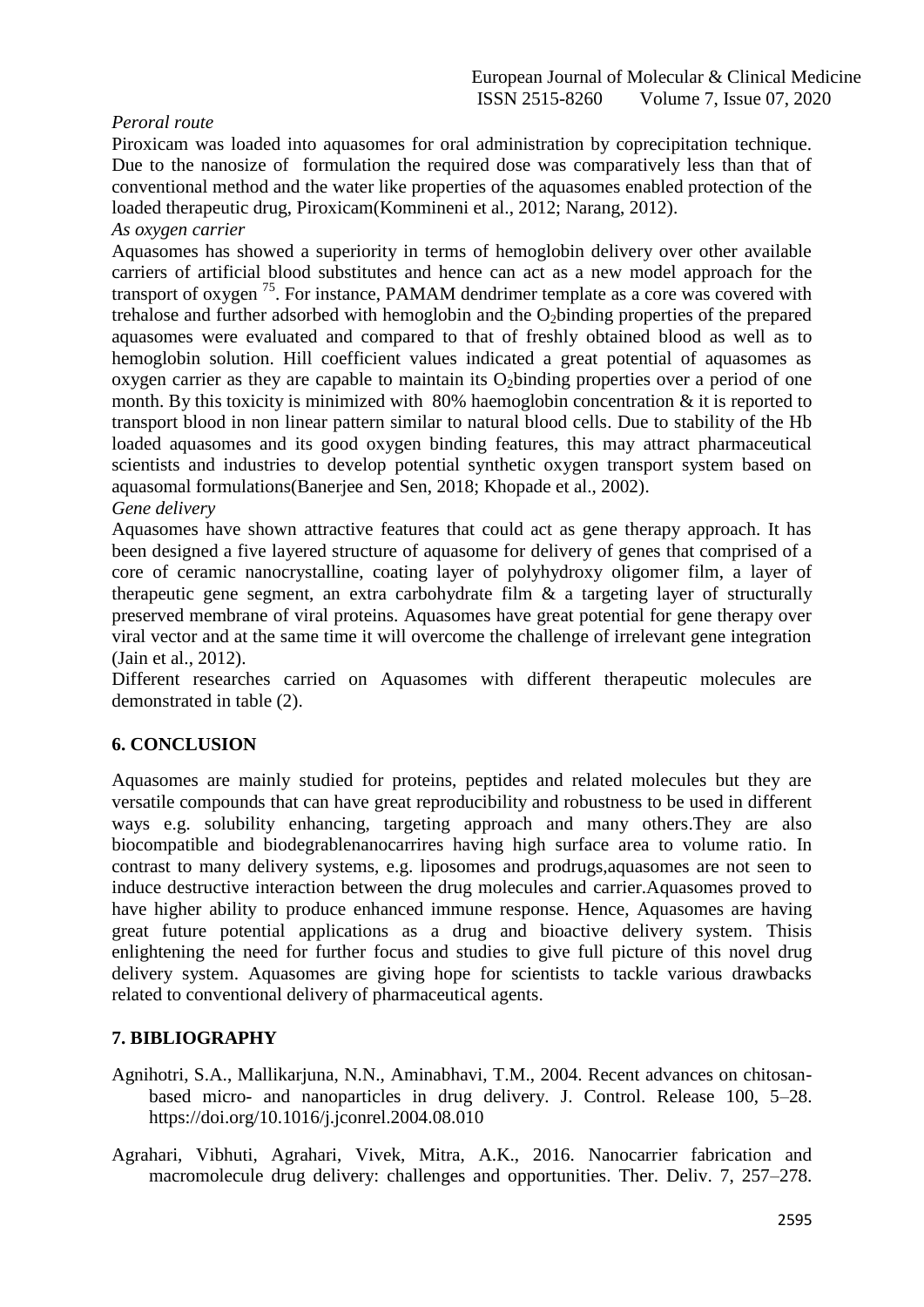https://doi.org/10.4155/tde-2015-0012

- Ainbinder, D., Paolino, D., Fresta, M., Touitou, E., 2010. Drug delivery applications with ethosomes. J. Biomed. Nanotechnol. 6, 558–568. https://doi.org/10.1166/jbn.2010.1152
- Anand, A., Patience, A. A., Sharma, N., & Khurana, N. (2017). The present and future of pharmacotherapy of Alzheimer's disease: A comprehensive review. *European journal of pharmacology*, *815*, 364-375
- Banerjee, S., Sen, K.K., 2018. Aquasomes: A novel nanoparticulate drug carrier. J. Drug Deliv. Sci. Technol. 43, 446–452. https://doi.org/10.1016/j.jddst.2017.11.011
- Baranowski, P.B., Gajda, M., Pluta, J., 2014. Ophthalmic Drug Dosage Forms : Characterisation and Research Methods 2014.
- Bernkop, A., Dünnhaupt, S., 2012. Chitosan-based drug delivery systems. Eur. J. Pharm. Biopharm. 81, 463–469. https://doi.org/10.1016/j.ejpb.2012.04.007
- Brown, L.R., 2005. Commercial challenges of protein drug delivery. Expert Opin. Drug Deliv. 2, 29–42. https://doi.org/10.1517/17425247.2.1.29
- Burek, M., Waśkiewicz, S., Wandzik, I., Kamińska, K., 2015. Trehalose properties, biosynthesis and applications. Chemik 69, 469–476.
- Chaudhary, J.S., Prajapati, S.K., Gupta, R., 2018. Aquasomes; A new approach for delivering therapeutics: An overview. Asian J. Pharm. 12, S419–S427. https://doi.org/10.22377/ajp.v12i02.2369
- Cherian, A.K., Rana, A.C., Jain, S.K., 2000. Self-assembled carbohydrate-stabilized ceramic nanoparticles for the parenteral delivery of insulin. Drug Dev. Ind. Pharm. 26, 459–463. https://doi.org/10.1081/DDC-100101255
- De La Zerda, A., Gambhir, S.S., 2007. Drug delivery: Keeping tabs on nanocarriers. Nat. Nanotechnol. 2, 745–746. https://doi.org/10.1038/nnano.2007.399
- Elbein, A.D., Pan, Y.T., Pastuszak, I., Carroll, D., 2003. New insights on trehalose: A multifunctional molecule. Glycobiology 13, 17–27. https://doi.org/10.1093/glycob/cwg047
- Fathima, K.M., Nitheesh, A., Paul, A., Nair, S.C., 2016. Sphingosome vescicular system. Int. J. Pharm. Sci. Rev. Res. 41, 208–213.
- Felt, O., Buri, P., Gurny, R., 1998. Chitosan: A unique polysaccharide for drug delivery. Drug Dev. Ind. Pharm. 24, 979–993. https://doi.org/10.3109/03639049809089942
- Gaspar, M.M., Boerman, O.C., Laverman, P., Corvo, M.L., Storm, G., Cruz, M.E.M., 2007. Enzymosomes with surface-exposed superoxide dismutase: In vivo behaviour and therapeutic activity in a model of adjuvant arthritis. J. Control. Release 117, 186–195. https://doi.org/10.1016/j.jconrel.2006.10.018
- Goyal, A.K., Khatri, K., Mishra, N., Mehta, A., Vaidya, B., Tiwari, S., Vyas, S.P., 2008. Aquasomes - A nanoparticulate approach for the delivery of antigen. Drug Dev. Ind. Pharm. 34, 1297–1305. https://doi.org/10.1080/03639040802071661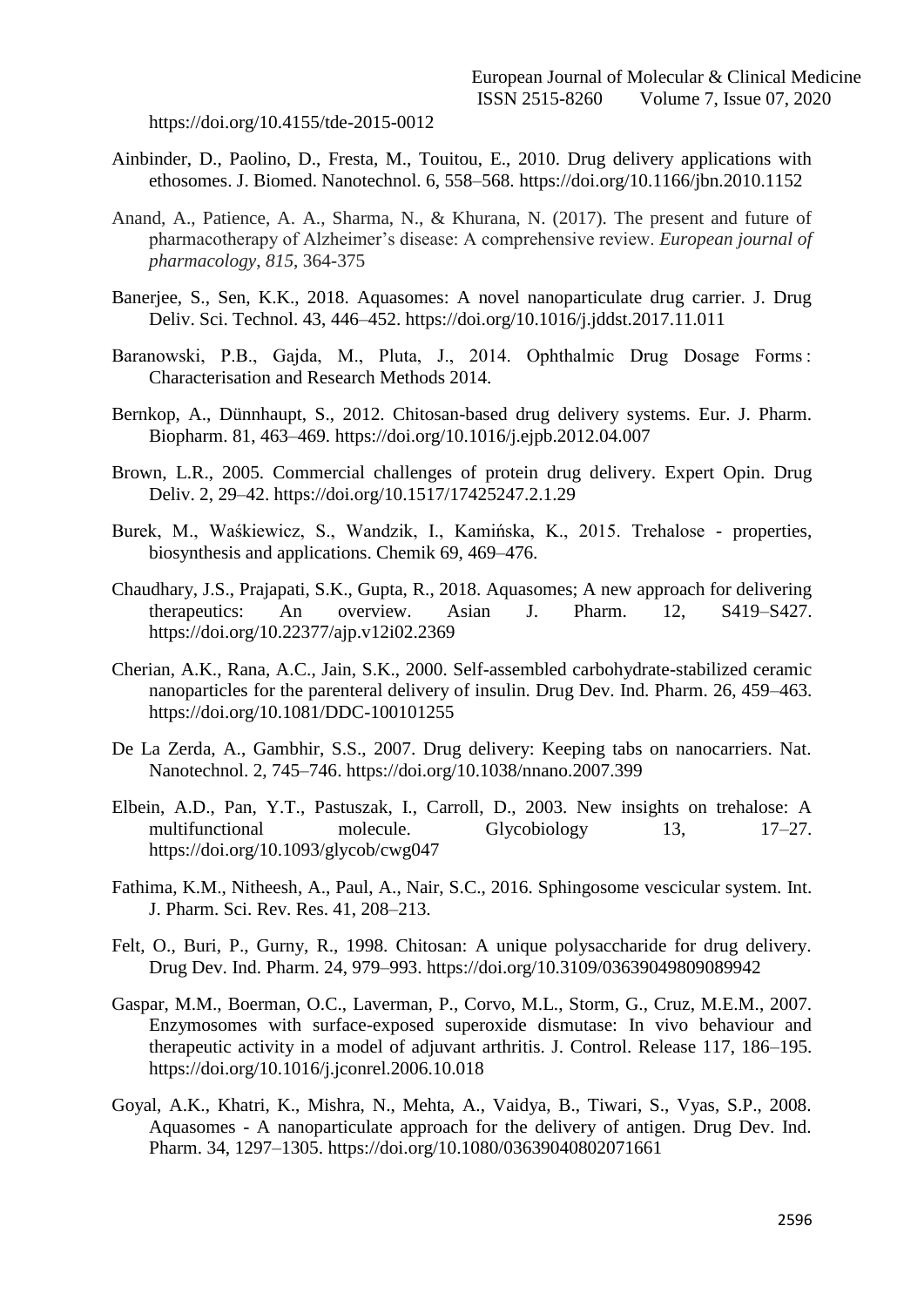- Goyal, A.K., Rawat, A., Mahor, S., Gupta, P.N., Khatri, K., Vyas, S.P., 2006. Nanodecoy system: A novel approach to design hepatitis B vaccine for immunopotentiation. Int. J. Pharm. 309, 227–233. https://doi.org/10.1016/j.ijpharm.2005.11.037
- Gupta, A., Aggarwal, G., Singla, S., Arora, R., 2012. Transfersomes: A novel vesicular carrier for enhanced transdermal delivery of sertraline: Development, characterization, and performance evaluation. Sci. Pharm. 80, 1061–1080. https://doi.org/10.3797/scipharm.1208-02
- Gupta, S., Kumar, P., 2012. Drug Delivery Using Nanocarriers: Indian Perspective, Proceedings of the National Academy of Sciences, India Section B: Biological Sciences. https://doi.org/10.1007/s40011-012-0080-7
- Idris, N.F., Hundekar, Y.R., 2014. Development of Hemosomal Drug Delivery System 1, 1– 5.
- Jain, K.K., 2014. Current status and future prospects of drug delivery systems. Methods Mol. Biol. 1141, 1–56. https://doi.org/10.1007/978-1-4939-363-4\_1
- Jain, N.K., Roy, I., 2009. Effect of trehalose on protein structure. Protein Sci. 18, 24–36. https://doi.org/10.1002/pro.3
- Jain, S.S., Jagtap, P.S., Dand, N.M., Jadhav, K.R., Kadam, V.J., 2012. Aquasomes: A novel drug carrier. J. Appl. Pharm. Sci. 2, 184–192.
- Jang, H., Hu, P.C., Jung, S., Kim, W.Y., Kim, S.M., Malmstadt, N., Jeon, T.J., 2013. Automated formation of multicomponent-encapuslating vesosomes using continuous flow microcentrifugation. Biotechnol. J. 8, 1341–1346. https://doi.org/10.1002/biot.201200388
- Kalra, N., Dhanya, V., Saini, V., Jeyabalan, G., 2013. Virosomes: As a Drug Delivery Carrier. Am. J. Adv. Drug Deliv.
- Kaur, K., Kush, P., Pandey, R.S., Madan, J., Jain, U.K., Katare, O.P., 2015. Stealth lipid coated aquasomes bearing recombinant human interferon-α-2b offered prolonged release and enhanced cytotoxicity in ovarian cancer cells. Biomed. Pharmacother. 69, 267–276. https://doi.org/10.1016/j.biopha.2014.12.007
- Kavita, N., Sayali, P., Payghan, S.A., 2016. Design of three-factor response surface optimization of camouflaged capecitabine nanoerythrovesicles. Asian J. Pharm. 10, 306–321.
- Khopade, A.J., Khopade, S., Jain, N.K., 2002. Development of hemoglobin aquasomes from spherical hydroxyapatite cores precipitated in the presence of half-generation poly(amidoamine) dendrimer. Int. J. Pharm. 241, 145–154. https://doi.org/10.1016/S0378-5173(02)00235-1
- Kommineni, S., Ahmad, S., Vengala, P., Subramanyam, C.V.S., 2012. Sugar coated ceramic nanocarriers for the oral delivery of hydrophobic drugs: Formulation, optimization and evaluation. Drug Dev. Ind. Pharm. 38, 577–586. https://doi.org/10.3109/03639045.2011.617884
- Kossovsky, N., Gelman, A., Rajguru, S., Nguyen, R., Sponsler, E., Hnatyszyn, H.J., Chow, K., Chung, A., Torres, M., Zemanovich, J., Crowder, J., Barnajian, P., Ly, K., Philipose,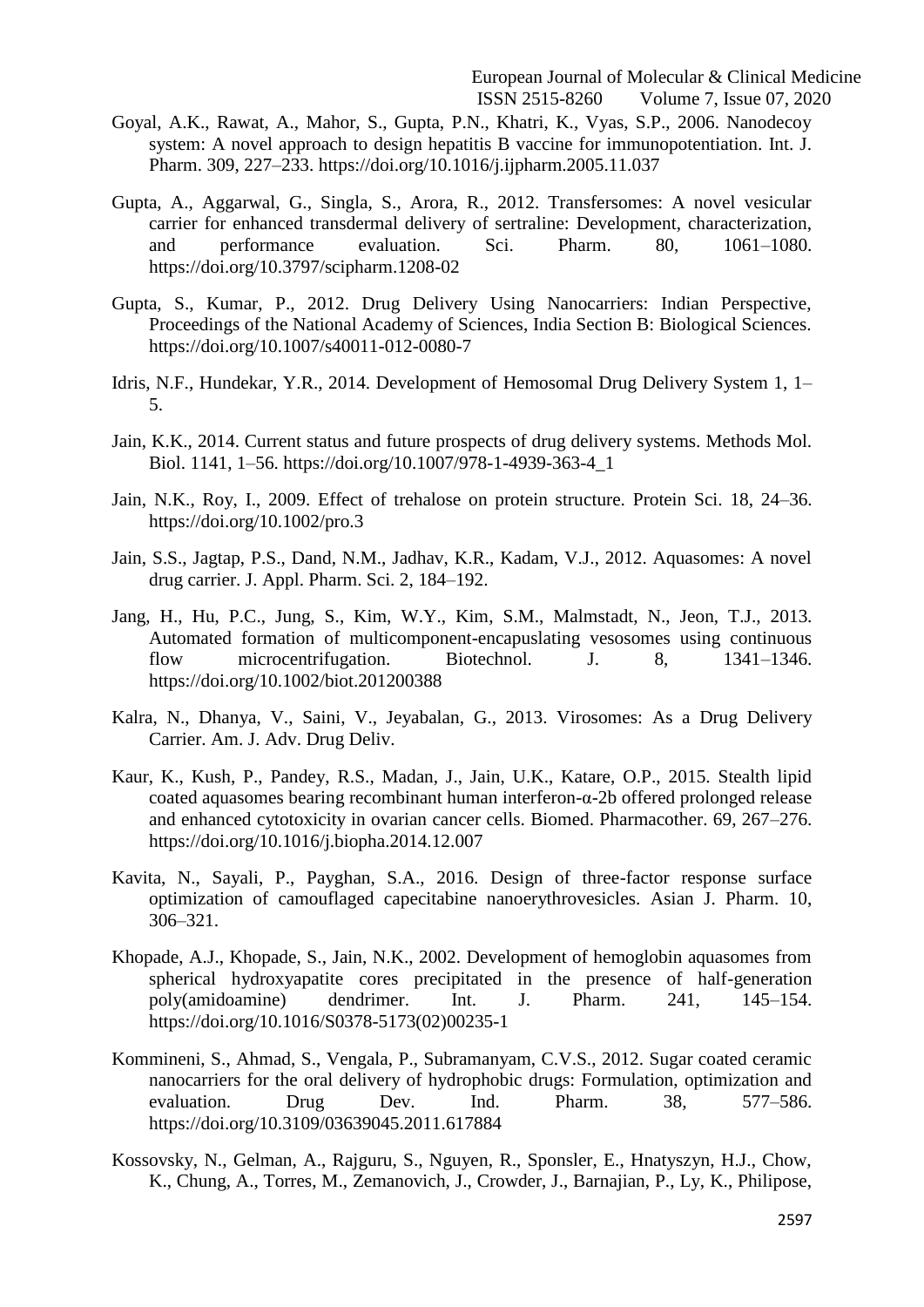J., Ammons, D., Anderson, S., Goodwin, C., Soliemanzadeh, P., Yao, G., Wei, K., 1996. Control of molecular polymorphisms by a structured carbohydrate/ceramic delivery vehicle - Aquasomes. J. Control. Release 39, 383–388. https://doi.org/10.1016/0168- 3659(95)00169-7

- Kossovsky, N., Gelman, A., Sponsler, E., Rajguru, S., Torres, M., Mena, E., Ly, K., Festekjian, A., 1995. Preservation of surface-dependent properties of viral antigens following immobilization on particulate ceramic delivery vehicles. J. Biomed. Mater. Res. 29, 561–573. https://doi.org/10.1002/jbm.820290503
- Kossovsky, N., Gelman, A., Sponsler, E.E., Hnatyszyn, H.J., Rajguru, S., Torres, M., Pham, M., Crowder, J., Zemanovich, J., Chung, A., Shah, R., 1994. Surface-modified nanocrystalline ceramics for drug delivery applications. Biomaterials 15, 1201–1207. https://doi.org/10.1016/0142-9612(94)90270-4
- Kumar, P.T., Mishra, J., Podder, A., 2016. Design , Fabrication and Evaluation of Rosuvastatin Pharmacosome - a Novel Sustained Release Drug Delivery System. Int. J. Pharm. Pharm. Sci. 3, 332–350.
- Kunwarpuriya, A.S., Doke, V., Changedia, S., Khutle, N.M., Thane, D.-, Thane, D.-, 2015. and Medical Research Sphingosome : a Novel Vesicular Drug Delivery 2, 509–525.
- Lajunen, T., Nurmi, R., Kontturi, L., Viitala, L., Yliperttula, M., Murtomäki, L., Urtti, A., 2016. Light activated liposomes: Functionality and prospects in ocular drug delivery. J. Control. Release 244, 157–166. https://doi.org/10.1016/j.jconrel.2016.08.024
- Mukherjee, B., Satapathy, B.S., Bhattacharya, S., Chakraborty, R., Mishra, V.P., 2017. Pharmacokinetic and Pharmacodynamic Modulations of Therapeutically Active Constituents From Orally Administered Nanocarriers Along With a Glimpse of Their Advantages and Limitations, Nano- and Microscale Drug Delivery Systems: Design and Fabrication. Elsevier Inc. https://doi.org/10.1016/B978-0-323-52727-9.00019-4
- Nanjwade, B., Hiremath, G., Manvi, F., Srichana, T., 2013. Formulation and Evaluation of Etoposide Loaded Aquasomes. J. Nanopharmaceutics Drug Deliv. 1, 92–101. https://doi.org/10.1166/jnd.2013.1016
- Narang, N., 2012. Aquasomes: Self-assembled systems for the delivery of bioactive molecules. Asian J. Pharm. 6, 95–100. https://doi.org/10.4103/0973-8398.102931
- Nehra, P., Chauhan, R.P., Garg, N., Verma, K., 2018. Antibacterial and antifungal activity of chitosan coated iron oxide nanoparticles. Br. J. Biomed. Sci. 75, 13–18. https://doi.org/10.1080/09674845.2017.1347362
- Oviedo, I., Salazar López, R.A., Reyes Gasga, J., Quirino Barreda, C.T., 2007. Elaboration and structural analysis of aquasomes loaded with Indomethacin. Eur. J. Pharm. Sci. 32, 223–230. https://doi.org/10.1016/j.ejps.2007.07.008
- Pandey, R.S., Sahu, S., Sudheesh, M.S., Madan, J., Kumar, M., Dixit, V.K., 2011. Carbohydrate modified ultrafine ceramic nanoparticles for allergen immunotherapy. Int. Immunopharmacol. 11, 925–931. https://doi.org/10.1016/j.intimp.2011.02.004
- Patel, D.M., Jani, R.H., Patel, C.N., 2011. Ufasomes: A vesicular drug delivery. Syst. Rev. Pharm. 2, 72–78. https://doi.org/10.4103/0975-8453.86290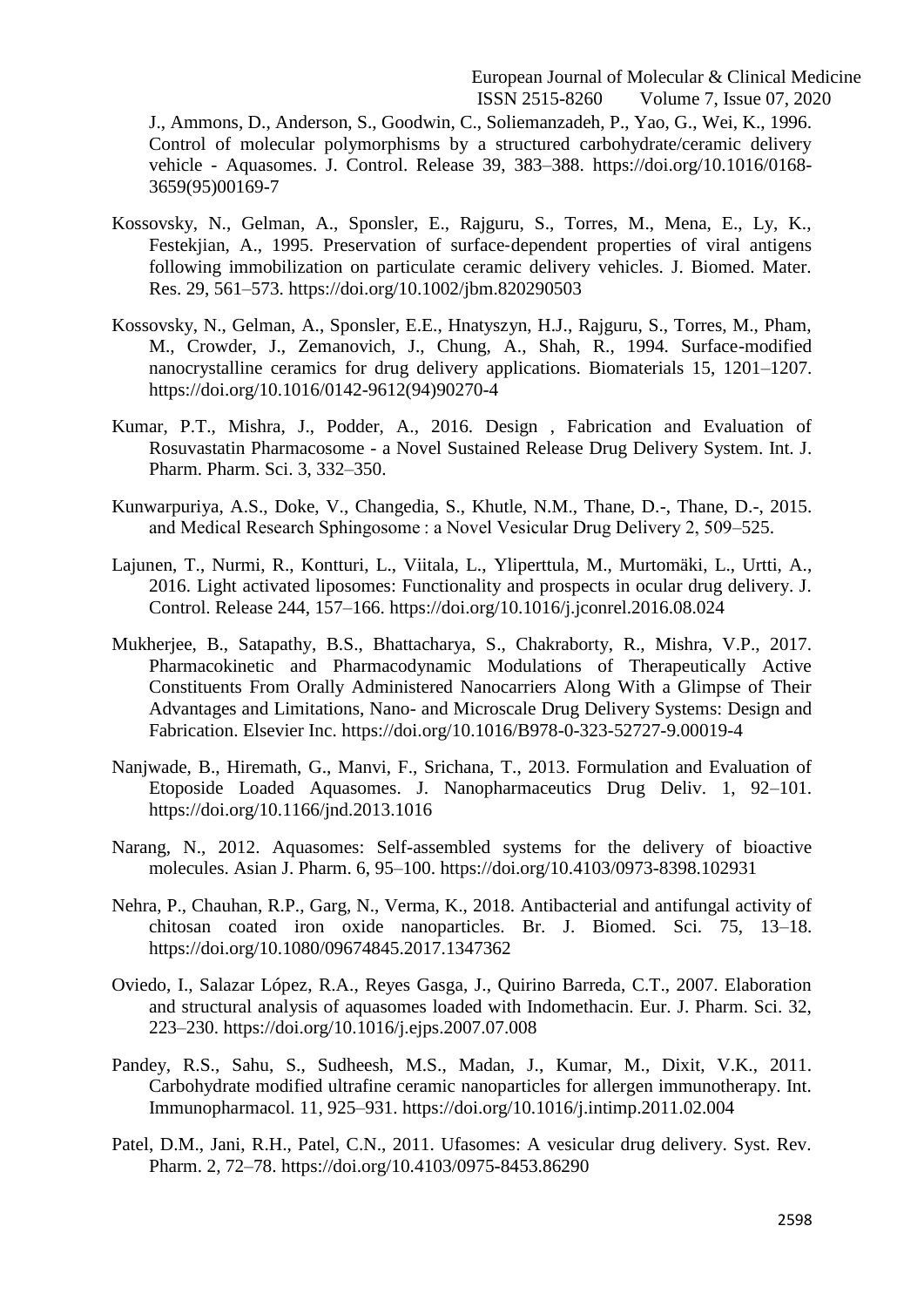- Patil, S., Pancholi, S.S., Agrawal, S., Agrawal, G.P., 2004. Surface-modified mesoporous ceramics as delivery vehicle for haemoglobin. Drug Deliv. J. Deliv. Target. Ther. Agents 11, 193–199. https://doi.org/10.1080/10717540490433976
- Peng, X., Zhou, Y., Han, K., Qin, L., Dian, L., Li, G., Pan, X., Wu, C., 2015. Characterization of cubosomes as a targeted and sustained transdermal delivery system for capsaicin. Drug Des. Devel. Ther. 9, 4209–4218. https://doi.org/10.2147/DDDT.S86370
- Pluschke, G., Tamborrini, M., 2010. Editorial: Virosomal technology in malaria vaccine development. Future Virol. 5, 247–250. https://doi.org/10.2217/fvl.10.24
- Pratap, S.R., Gangadharappa, H., Mruthunjaya, K., 2018. Formulation and Evaluation of Phytosome Loaded Drug Delivery of Gingerol for the treatment of respiratory infection  $2, 1-6.$
- Purkayastha, J., Ghosh, J., 2018. Phytosomes: The novel drug delivery system for phytomedicine. New Age Herbals Resour. Qual. Pharmacogn. 455–464. https://doi.org/10.1007/978-981-10-8291-7\_21
- Qushawy, M., Nasr, A., Abd-Alhaseeb, M., Swidan, S., 2018. Design, optimization and characterization of a transfersomal gel using miconazole nitrate for the treatment of candida skin infections. Pharmaceutics 10. https://doi.org/10.3390/pharmaceutics10010026
- Rafael, D., Andrade, F., Arranja, A., Luís, S., Videira, M., 2017. Lipoplexes and Polyplexes: Gene Therapy. Concise Encycl. Biomed. Polym. Polym. Biomater. 765–777. https://doi.org/10.1081/e-ebppc-120050058
- Rakesh, R., Anoop, K.R., 2012. Formulation and optimization of nano-sized ethosomes for enhanced transdermal delivery of cromolyn sodium. J. Pharm. Bioallied Sci. 4, 333–340. https://doi.org/10.4103/0975-7406.103274
- Ramya, S. V., Reddy, A.M., Karthikeyan, R., Srinivasababu, P., 2017. A review on: cubosomes drug delivery system. Indian J. Drugs 5, 104–108.
- Ranjha, N.M., Khan, S., 2013. Review Article Chitosan / Poly ( vinyl alcohol ) Based Hydrogels for Biomedical Applications : A Review. J. Pharm. Altern. Med. 2, 30–42.
- Rawat, M., Singh, D., Saraf, Shailendra, Saraf, Swarnlata, 2008. Development and in vitro evaluation of alginate gel-encapsulated, chitosan-coated ceramic nanocores for oral delivery of enzyme. Drug Dev. Ind. Pharm. 34, 181–188. https://doi.org/10.1080/03639040701539479
- Richards, A.B., Krakowka, S., Dexter, L.B., Schmid, H., Wolterbeek, A.P.M., Waalkens-Berendsen, D.H., Shigoyuki, A., Kurimoto, M., 2002. Trehalose: A review of properties, history of use and human tolerance, and results of multiple safety studies. Food Chem. Toxicol. 40, 871–898. https://doi.org/10.1016/S0278-6915(02)00011-X
- Robert J. Ouellette, J.D.R., 2015. Carbohydrates: A New Classification of Carbohydrates, in: Principles of Organic Chemistry. pp. 87–90. https://doi.org/10.1016/B978-0-12-802444- 7.00013-6

Rossier-Miranda, F.J., Schroën, C.G.P.H., Boom, R.M., 2009. Colloidosomes: Versatile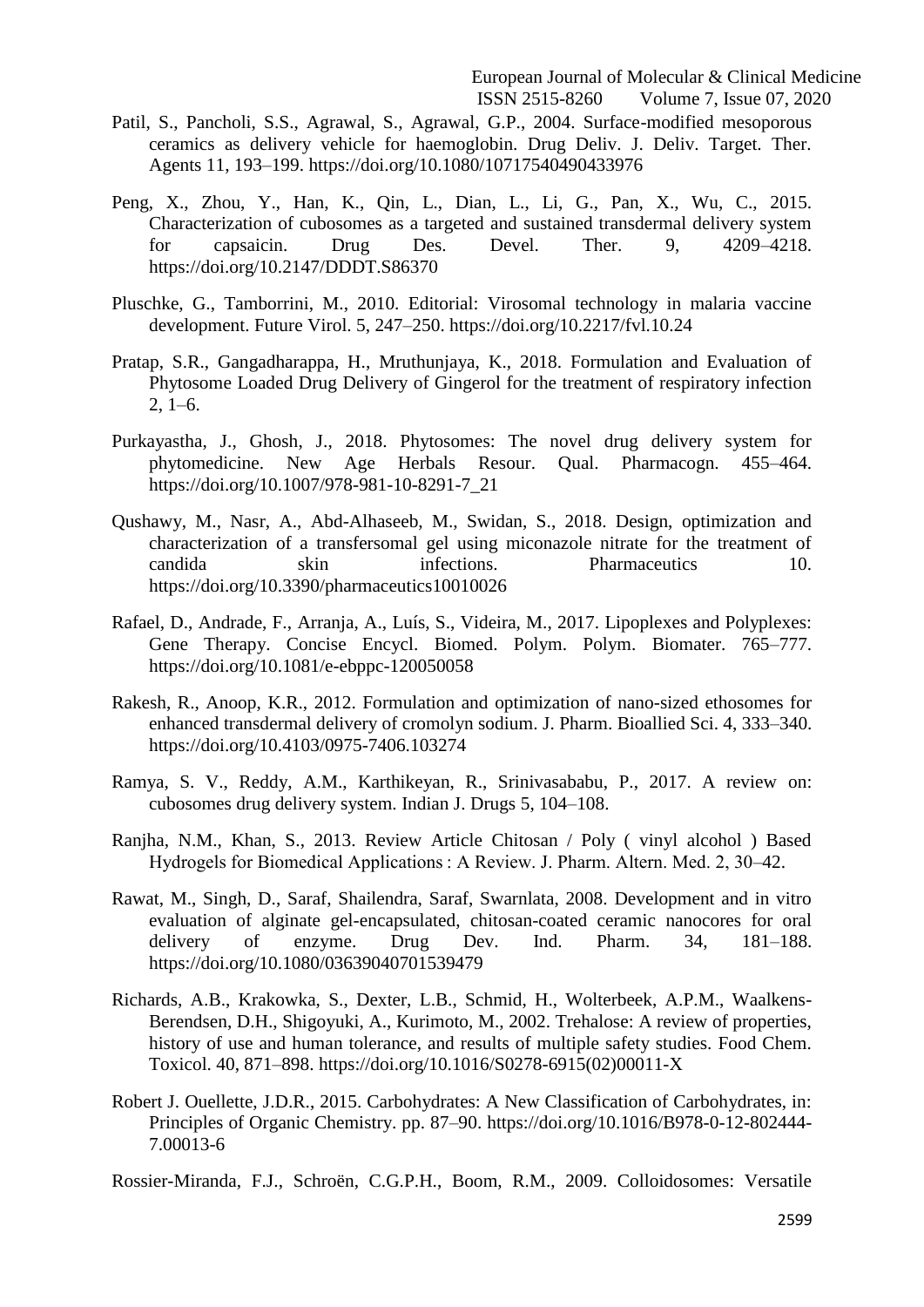microcapsules in perspective. Colloids Surfaces A Physicochem. Eng. Asp. 343, 43–49. https://doi.org/10.1016/j.colsurfa.2009.01.027

- Senapati, S., Mahanta, A.K., Kumar, S., Maiti, P., 2018. Controlled drug delivery vehicles for cancer treatment and their performance. Signal Transduct. Target. Ther. 3, 1–19. https://doi.org/10.1038/s41392-017-0004-3
- Sharma, A., Shahzad, B., Kumar, V., Kohli, S. K., Sidhu, G. P. S., Bali, A. S., & Zheng, B. (2019). Phytohormones regulate accumulation of osmolytes under abiotic stress. *Biomolecules*, *9*(7), 285.
- Sharma, A., Arora, S., 2012. Formulation and In Vitro Evaluation of Ufasomes for Dermal Administration of Methotrexate. ISRN Pharm. 2012, 1–8. https://doi.org/10.5402/2012/873653
- Shirsand, S., Kanani, K., Keerthy, D., Nagendrakumar, D., Para, M., 2012. Formulation and evaluation of Ketoconazole niosomal gel drug delivery system. Int. J. Pharm. Investig. 2, 201. https://doi.org/10.4103/2230-973x.107002
- Shukla, A., Mishra, V., Kesharwani, P., 2016. Bilosomes in the context of oral immunization: Development, challenges and opportunities. Drug Discov. Today 21, 888–899. https://doi.org/10.1016/j.drudis.2016.03.013
- Stege, H., Roza, L., Vink, A.A., Grewe, M., Ruzicka, T., Grether-Beck, S., Krutmann, J., 2000. Enzyme plus light therapy to repair DNA damage in ultraviolet-B-irradiated human skin. Proc. Natl. Acad. Sci. U. S. A. 97, 1790–1795. https://doi.org/10.1073/pnas.030528897
- Supraja, B., Mulangi, S., 2019. An updated review on pharmacosomes, a vesicular drug delivery system. J. Drug Deliv. Ther. 9, 393–402. https://doi.org/10.22270/jddt.v9i1 s.2234
- Thompson, K.L., Williams, M., Armes, S.P., 2014. Colloidosomes: Synthesis, properties and applications. J. Colloid Interface Sci. 447, 217–228. https://doi.org/10.1016/j.jcis.2014.11.058
- Tiwari, M., 2017. The role of serratiopeptidase in the resolution of inflammation. Asian J. Pharm. Sci. 12, 209–215. https://doi.org/10.1016/j.ajps.2017.01.003
- Umashankar, M.S., Sachdeva, R.K., Gulati, M., 2010. Aquasomes: a promising carrier for peptides and protein delivery. Nanomedicine Nanotechnology, Biol. Med. 6, 419–426. https://doi.org/10.1016/j.nano.2009.11.002
- Vengala, P., Aslam, S., Subrahmanyam, C.V.S., 2013a. Development and in vitro evaluation of ceramic nanoparticles of piroxicam. Lat. Am. J. Pharm. 32, 1124–1130.
- Vengala, P., Dintakurthi, S., Subrahmanyam, C.V.S., 2013b. Lactose coated ceramic nanoparticles for oral drug delivery. J. Pharm. Res. 7, 540–545. https://doi.org/10.1016/j.jopr.2013.06.015
- Vengala, P., Vanamala, R., Subrahmanyam, C.V.S., 2017. Carbohydrate stabilized ceramic nanoparticles for the delivery of a poorly soluble drug, lornoxicam. Asian J. Pharm. 11, S497–S503. https://doi.org/10.22377/ajp.v11i03.1450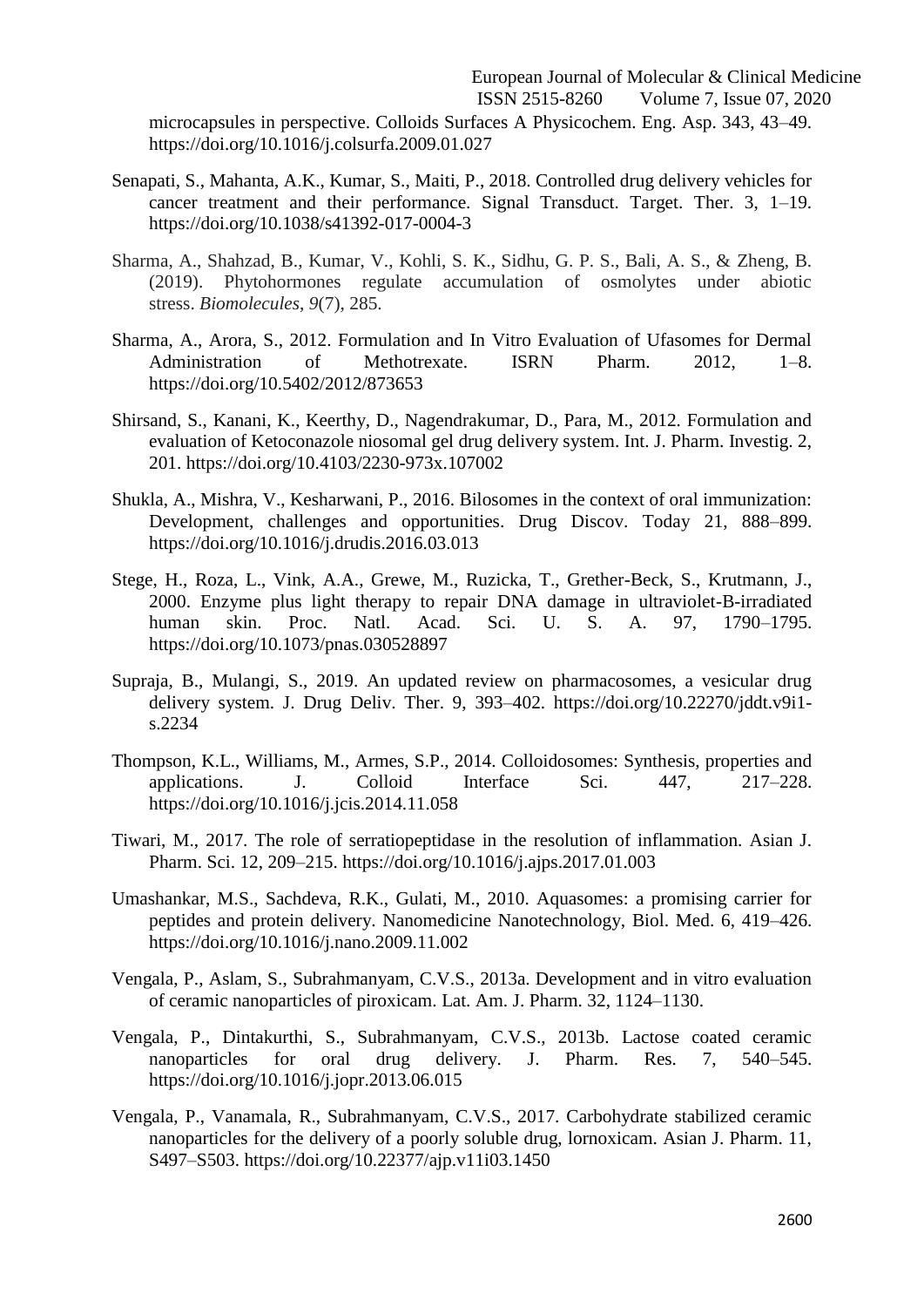- Wadhwa, S., Singh, S.K., Gulati, M., 2018. Aquasomes: Novel nanocarriers for drug delivery. Pharma Times 50, 68–69.
- Wilczewska, A.Z., Niemirowicz, K., Markiewicz, K.H., Car, H., 2012. Nanoparticles as drug delivery systems. Pharmacol. Reports 64, 1020–1037. https://doi.org/10.1016/S1734- 1140(12)70901-5
- Wilkhu, J.S., McNeil, S.E., Anderson, D.E., Perrie, Y., 2013. Characterization and optimization of bilosomes for oral vaccine delivery. J. Drug Target. 21, 291–299. https://doi.org/10.3109/1061186X.2012.747528
- Yadav, D., Sandeep, K., Pandey, D., Dutta, R.K., 2017. Journal of Biotechnology & Biomaterials Liposomes for Drug Delivery 7. https://doi.org/10.4172/2155- 952X.1000276
- Yeo, P.L., Lim, C.L., Chye, S.M., Ling, A.P.K., Koh, R.Y., 2017. Niosomes: A review of their structure, properties, methods of preparation, and medical applications. Asian Biomed. 11, 301–313. https://doi.org/10.1515/abm-2018-0002
- Zhang, X., Zong, W., Wang, J., Dong, M., Cheng, W., Sun, T., Han, X., 2019. Multicompartmentalized vesosomes containing DOX loaded liposomes and 5FU loaded liposomes for synergistic tumor treatment. New J. Chem. 43, 4895–4899. https://doi.org/10.1039/c9nj00238c
- Zhang, Y., Zhang, L., Ban, Q., Li, J., Li, C.H., Guan, Y.Q., 2018. Preparation and characterization of hydroxyapatite nanoparticles carrying insulin and gallic acid for insulin oral delivery. Nanomedicine Nanotechnology, Biol. Med. 14, 353–364. https://doi.org/10.1016/j.nano.2017.11.012
- Zhou, X., Chen, Z., 2015. Preparation and performance evaluation of emulsomes as a drug delivery system for silybin. Arch. Pharm. Res. 38, 2193–2200. https://doi.org/10.1007/s12272-015-0630-7

# Table 1:

| <b>Carrier</b> | <b>Description</b>                                                                                                                                    | <b>Application</b>                                                                                                                         | <b>Reference</b>               |
|----------------|-------------------------------------------------------------------------------------------------------------------------------------------------------|--------------------------------------------------------------------------------------------------------------------------------------------|--------------------------------|
| Aquasome       | Tri-layered<br>self-assembly<br>system consisting of central core<br>on which polyhydroxy oligomer<br>film is coated over which the<br>drug is loaded | Oral delivery of labile (Wadhwa et<br>bioactives, poorly soluble $ $ al.,<br>drugs and sustained Vengala et al.,<br>release e.g. Piroxicam | 2018;<br>2013a)                |
| Archeasome     | Lipid based delivery system<br>composed of archaebacterial<br>lipids containing<br>membrane<br>diether or tetraether lipids                           | Oral<br>delivery<br>οf<br>macromolecules<br>e.g.<br>ovalbumin                                                                              | et<br>(Agrahari<br>al., $2016$ |

Different types of nanovesicular delivery systems with theirapplications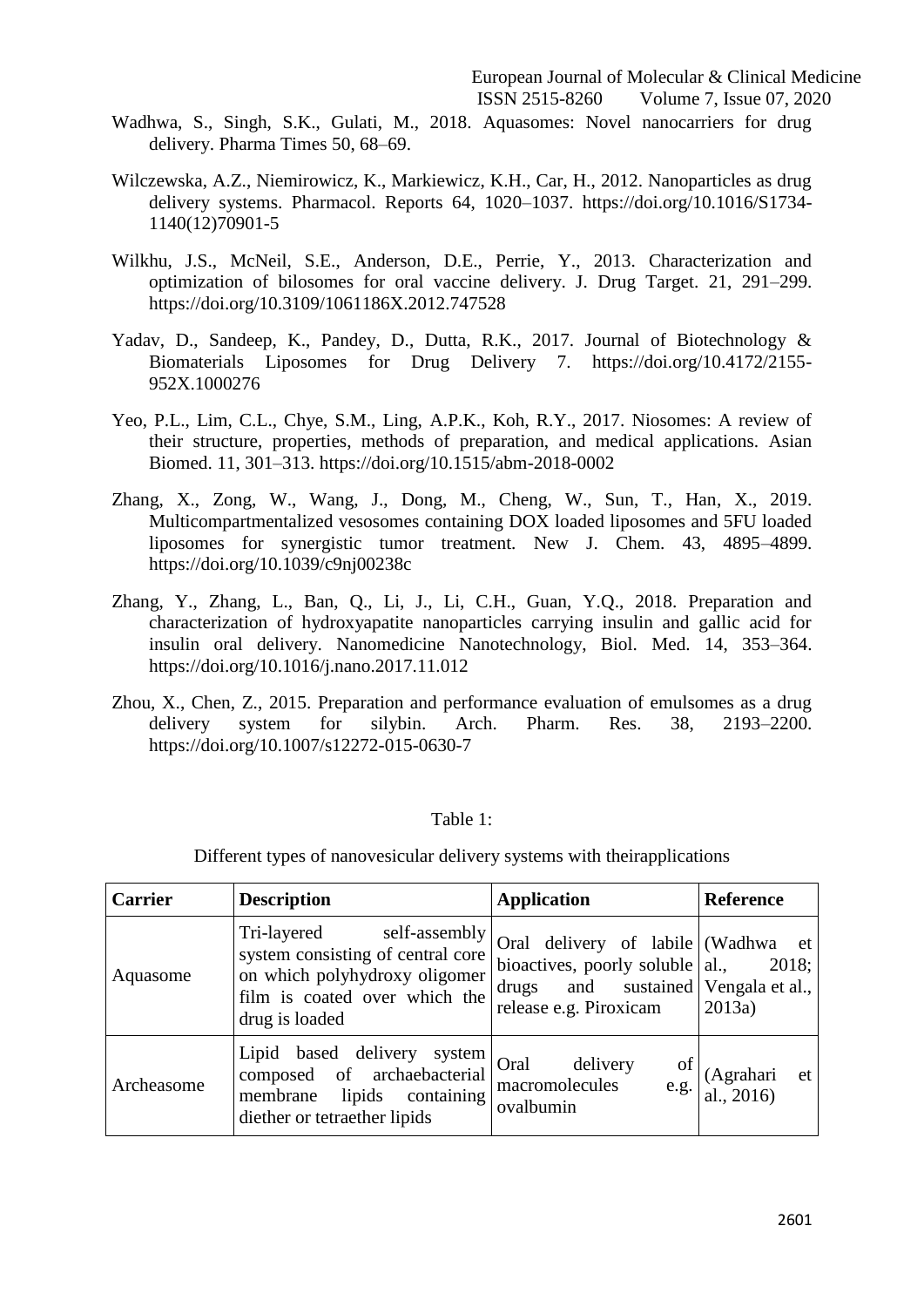| <b>Bilosome</b> | Bile salt linked vesicular lipid<br>monopalmitoyl<br>bilayer<br>e.g.<br>glycerol, cholesterol and dicetyl<br>phosphate)                                                                        | Oral delivery of vaccines<br>e.g. Hepatitis B Vaccine                                                                                         | (Shukla et al.,<br>2016; Wilkhu<br>et al., 2013)                |
|-----------------|------------------------------------------------------------------------------------------------------------------------------------------------------------------------------------------------|-----------------------------------------------------------------------------------------------------------------------------------------------|-----------------------------------------------------------------|
| Colloidosome    | Hollow shell microcapsules<br>comprising of colloidal particles<br>e.g. silica nanoparticles on the<br>boundary of emulsion droplets                                                           | Delivery of vitamins, (Rossier-<br>food<br>proteins<br>and<br>supplements as well as<br>targeted specific areas in<br>the body e.g. kanamycin | Miranda<br>et<br>al.,<br>2009;<br>Thompson et<br>al., 2014)     |
| Cubosome        | and<br>rounded<br>square<br>nanostructured particles with<br>internal cubic crystalline lattices                                                                                               | Targeting and controlled (Peng et al.,<br>release<br>of<br>bioactive<br>agents e.g. Capsaicin                                                 | 2015; Ramya<br>et al., 2017)                                    |
| Discosome       | Giant niosomes solubilized with<br>nonionic surfactant solution                                                                                                                                | Ligand mediated ocular<br>drug<br>targeting<br>e.g.<br>ganciclovir                                                                            | (Baranowski<br>et al., 2014)                                    |
| Emulsome        | Lipoidal vesicular nanoparticles<br>comprising of microscopic lipid<br>assembly having a polar core                                                                                            | Parentral use of lipophilic<br>drugs e.g. silybin                                                                                             | (Zhou<br>and<br>Chen, 2015)                                     |
| Enzymosome      | Novel nanocarrier in which an<br>enzyme is linked & encapsulated<br>to the surface of liposomes                                                                                                | Cancer cells targeting in a<br>specific fashion e.g.<br>surface-exposed<br>superoxide dismutase                                               | (Gaspar et al.,<br>2007)                                        |
| Erythrosome     | Lipid bilayer is coated on human<br>erythrocytes<br>(RBC)<br>cytoskeletons as a support                                                                                                        | Targeting of molecules (Kavita et al.,<br>e.g. capecitabine                                                                                   | 2016)                                                           |
| Ethosome        | lipid-based<br>elastic<br>vesicular<br>systems composing mainly of Deep<br>phospholipids, ethanol (high transdermal drug delivery<br>concentrations up to 50%) & e.g. cromolyn sodium<br>water | dermal<br>and                                                                                                                                 | (Ainbinder et<br>2010;<br>al.,<br>Rakesh<br>and<br>Anoop, 2012) |
| Genosome        | Artificial<br>macromolecular<br>complexes containing cationic<br>lipids; highly biodegradabile and<br>stable in blood stream                                                                   | Functional cell specific<br>gene transfer e.g. siRNA<br>and DNA                                                                               | (Rafael et al.,<br>2017)                                        |
| Hemosome        | Encapsulation of<br>haem<br><b>or</b><br>hemoglobin with<br>lipid<br>in<br>vesicles<br>liposomes<br><b>or</b><br>(Liposome-encapsulated<br>hemoglobin-LEH)                                     | Oxygen<br>carrier<br>e.g.<br>Hemoglobin (Hb)                                                                                                  | (Idris<br>and<br>Hundekar,<br>2014)                             |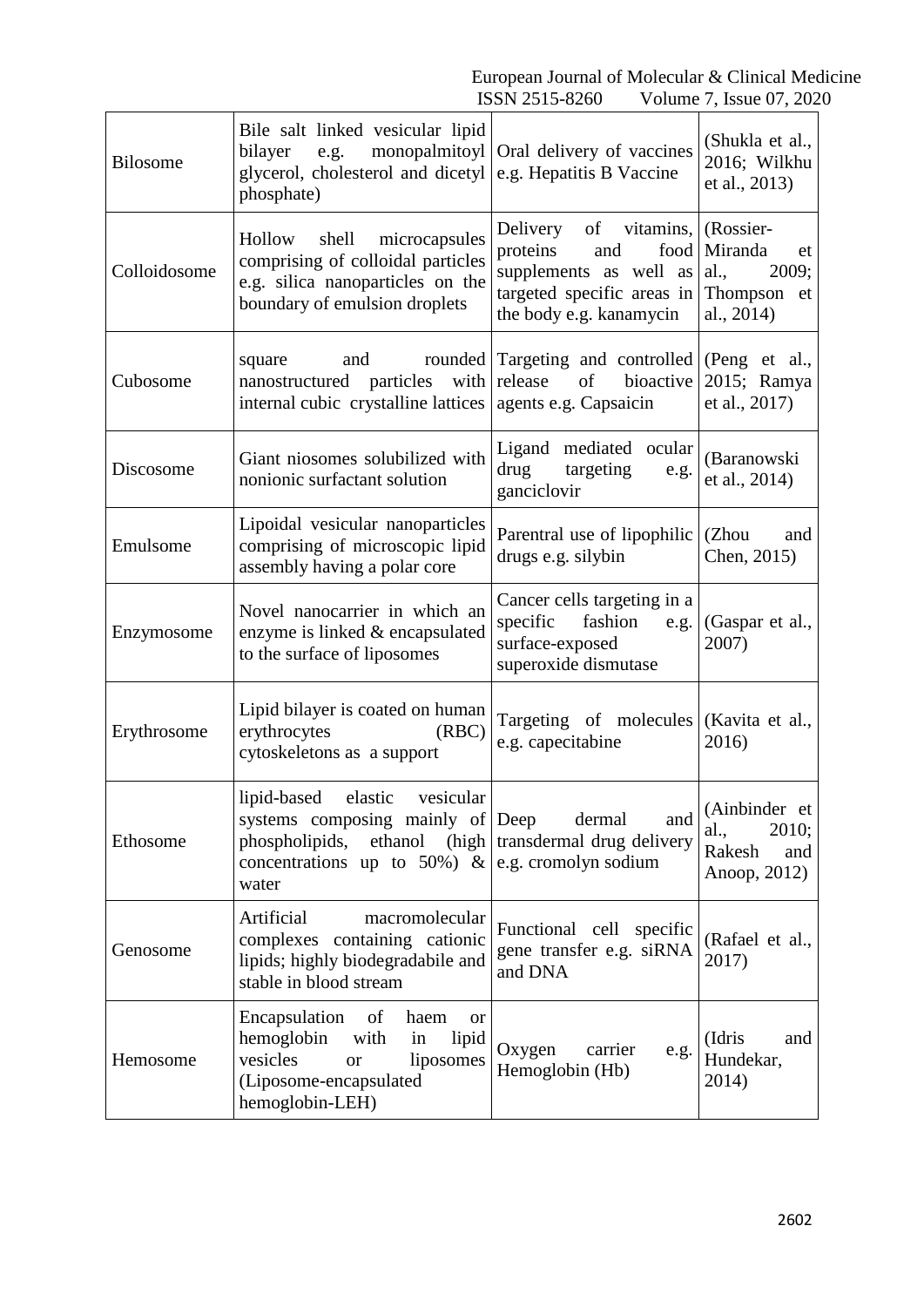| Liposome     | lipid<br>Spherical vesicles<br>$\sigma$<br>consisting of one or more lipid<br>bilayers enclosing internal water<br>droplet                             | Carrier for both lipophilic<br>hydrophilic<br>drugs<br>and<br>e.g.Daunorubicin                                             | (Yadav et al.,<br>2017)                                           |
|--------------|--------------------------------------------------------------------------------------------------------------------------------------------------------|----------------------------------------------------------------------------------------------------------------------------|-------------------------------------------------------------------|
| Niosome      | Spherical structures that<br>are<br>made up of cholesterol<br>and<br>nonionic surfactants                                                              | Improvement of<br>oral<br>bioavailability as well as<br>upsurging<br>skin<br>penetration of molecules<br>e.g. Ketoconazole | (Shirsand)<br>et<br>al., 2012; Yeo<br>et al., 2017)               |
| Pharmacosome | Colloidal dispersion of drugs<br>covalently bound to the lipids                                                                                        | Drug<br>targeting<br>in<br>controlled release<br>e.g.<br>Rosuvastatin                                                      | (Kumar et al.,<br>2016; Supraja<br>and Mulangi,<br>2019)          |
| Photosome    | Microwave<br>dependent<br>drug<br>release from thermo-sensitive<br>liposomes                                                                           | Ophthalmic drug delivery<br>e.g. sunscreen                                                                                 | (Lajunen<br>et<br>al.,<br>2016;<br>Stege et al.,<br>2000)         |
| Phytosome    | Vesicular carrier of phospholipid<br>individual<br>and<br>an<br>phytoconstituent in the ratio of<br>1:1 or 2:1 depending on the<br>substance           | the<br><b>Increases</b><br>of<br>bioavailabilty<br>phytoconstituents<br>e.g.<br>Gingerol                                   | (Pratap et al.,<br>2018;<br>Purkayastha<br>Ghosh,<br>and<br>2018) |
| Sphingosome  | Colloidal concentric vesicles in<br>which<br>aqueous compartment<br>entirely<br>encloses<br>bilayer<br>$\mathbf{a}$<br>membrane.                       | and targeted<br>Enzyme<br>tumor<br>therapy<br>e.g.<br>Vinorelbine                                                          | (Fathima)<br>et<br>2016;<br>al.,<br>Kunwarpuriya<br>et al., 2015) |
| Transfersome | Artificial, ultradeformable,<br>stress responsive vesicle with an<br>aqueous core enclosed by a<br>complex lipid bilayer.                              | Transdermal<br>drug<br>delivery giving controlled<br>release e.g. Miconazole                                               | (Gupta et al.,<br>2012;<br>Qushawy et<br>al., 2018)               |
| Ufasome      | Ssuspensions of bilayer of lipids<br>encompassing<br>of<br>unsaturated<br>fatty acids<br>and<br>their<br>soap<br>(ionized species).                    | Transdermal<br>drug<br>delivery<br>e.g.<br>Methotrexate                                                                    | (Patel et al.,<br>2011; Sharma<br>and<br>Arora,<br>2012)          |
| Vesosome     | Compartmentalized structure of Enhancement of delivery<br>liposome<br>encapsulated<br>liposomes, which upsurges their<br>applicability as model cells. | systems (synergism) e.g.<br>Doxorubicin<br>$5-$<br>and<br>fluorouacil (5FU)                                                | (Jang et al.,<br>2013;<br><b>Zhang</b><br>et al., 2019)           |
| Virosome     | Phospholipid membrane vesicles<br>of reconstituted viral envelope<br>after exclusion of inner nucleic<br>acid core & genetic information               | Targeted drug delivery as<br>delivery of<br>well<br>as<br>vaccines e.g.<br>Influenza<br>virus                              | (Kalra et al.,<br>2013;<br>Pluschke and<br>Tamborrini,<br>2010)   |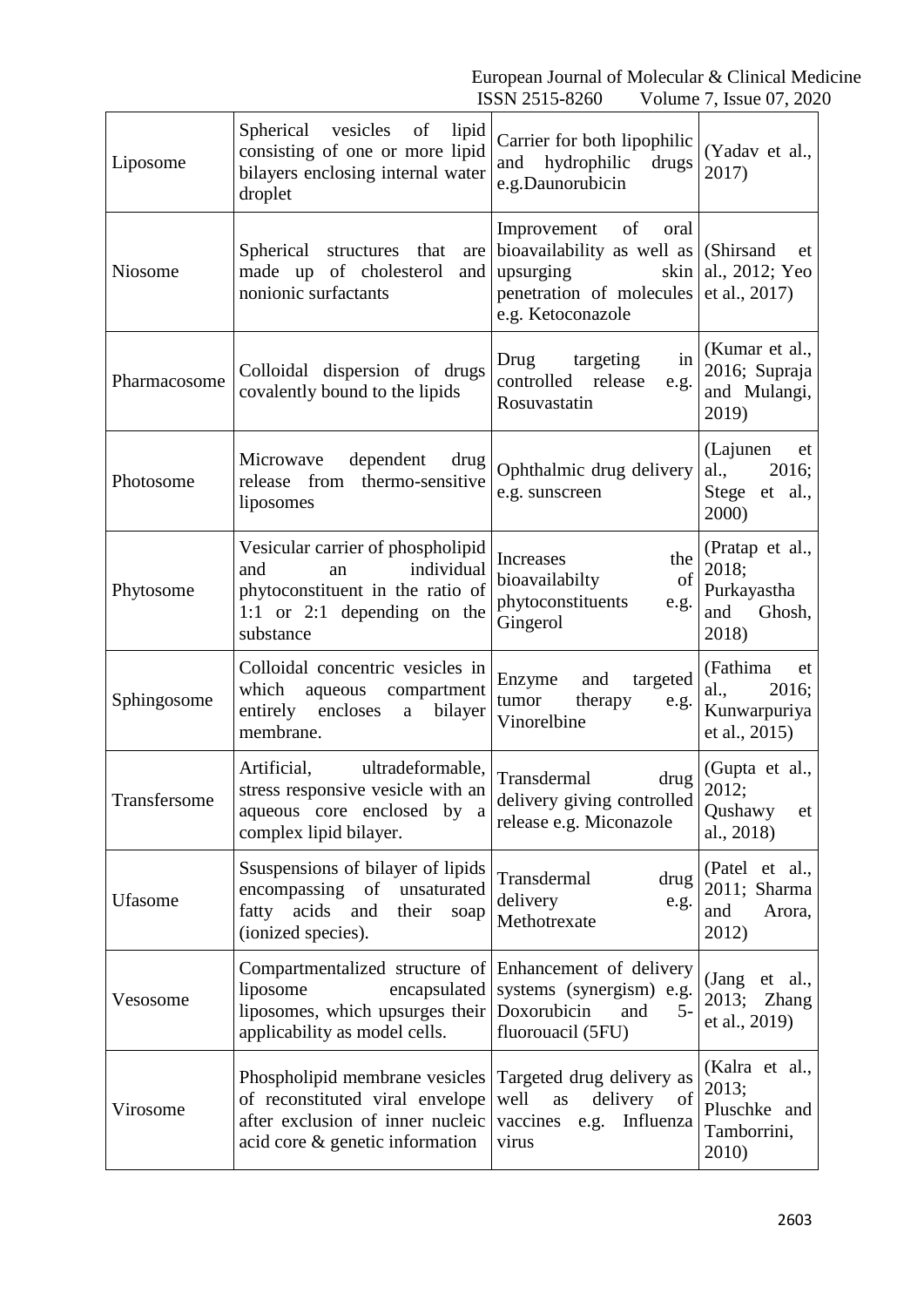Table 2:

|                               |                       | Different inerapeutics application of Aquasomes in artig defivery |                              |
|-------------------------------|-----------------------|-------------------------------------------------------------------|------------------------------|
| <b>Bioactive / molecules</b>  | <b>Application</b>    | <b>Result outcomes</b>                                            | <b>References</b>            |
| Adhesive<br>Mussel<br>Protein | Antigen delivery      | Antigen stabilization                                             | (Kossovsky<br>et al., 1994)  |
|                               |                       |                                                                   |                              |
| Non-nuclear                   | Immunization          | Elicit both humoral<br>and                                        | (Kossovsky                   |
| substance from HIV-1          |                       | cellular immunity                                                 | et al., 1995)                |
| Insulin                       | Insulin delivery      | Protection of peptides                                            | (Cherian<br>et<br>al., 2000) |
| Hemoglobin                    | Oxygen carrier        | High potential as artificial                                      | (Khopade and                 |
|                               |                       | blood substitute                                                  | Jain, 2002)                  |
| Haemoglobin                   | Hemoglobin carrier    | Stable formulation having                                         | (Patil et al.,               |
|                               |                       | upsurged oxygen carrying                                          | 2004)                        |
|                               |                       | capacity                                                          |                              |
| Hepatitis<br>B<br>serum       | Vaccine delivery      | combined<br>Eliciting                                             | (Goyal et al.,               |
| Antigen                       |                       | immune response                                                   | 2006)                        |
| Indomethacin                  | Dissolution           | Developed indomethacin                                            | (Oviedo<br>et                |
|                               | enhancement           | aquasomes&<br>structurally                                        | al., 2007)                   |
|                               |                       | analysed                                                          |                              |
| <b>Bovine</b><br>serum        | Antigen delivery      | Structurally<br>preserved                                         | (Goyal et al.,               |
| albumin                       |                       | <b>BSA</b><br>improved<br>and                                     | 2008)                        |
|                               |                       | Antigen<br>presentation<br>to                                     |                              |
|                               |                       | <b>Presenting Cells</b>                                           |                              |
| Serrapeptase                  | Enzyme delivery       | Sustained release profile                                         | (Rawat et al.,               |
|                               |                       |                                                                   | 2008)                        |
| Ovalbumin (OVA)               | Allergen              | Induces a strong T cell                                           | (Pandey<br>et                |
|                               | immunotherapy         | proliferative<br>specific                                         | al., 2011)                   |
|                               |                       | (Th1)<br>without<br>response                                      |                              |
|                               |                       | abrogation<br>of<br>Th <sub>2</sub>                               |                              |
|                               |                       | responses                                                         |                              |
| Piroxicam                     | Oral delivery of      | Enhanced oral delivery of                                         | (Kommineni                   |
|                               | hydrophobic drugs     | piroxicam & reduces the                                           | et al., 2012)                |
|                               |                       | systemic side effects                                             |                              |
| Piroxicam                     | Lipophilic drug use   | of<br>controlled<br>release                                       | (Vengala<br>et               |
|                               |                       | piroxicam                                                         | al., 2013a)                  |
| Pimozide                      | Dissolution           | dissolution<br>Improved                                           | (Vengala<br>et               |
|                               | improvement<br>of     | profile of aquasomes                                              | al., 2013b)                  |
|                               | hydrophobic drug      |                                                                   |                              |
| Etoposide                     | Dissolution upsurging | Highest % of the dose was                                         | (Nanjwade et                 |
|                               | of poor soluble drug  | found in spleen& liver.                                           | al., 2013)                   |
| Interferon                    | Protein delivery      | Prolonged release                                                 | (Kaur et al.,                |
|                               |                       |                                                                   | 2015)                        |
| Lornoxicam                    | lipophilic<br>drug    | Enhanced the dissolution                                          | (Vengalaet)                  |
|                               | delivery              | with better release profile                                       | al., 2017)                   |
| Insulin                       | Insulin delivery      | Enhanced Insulin delivery                                         | (Zhang et al.,               |
|                               |                       |                                                                   | 2018)                        |

|  | Different therapeutics application of Aquasomes in drug delivery |
|--|------------------------------------------------------------------|
|  |                                                                  |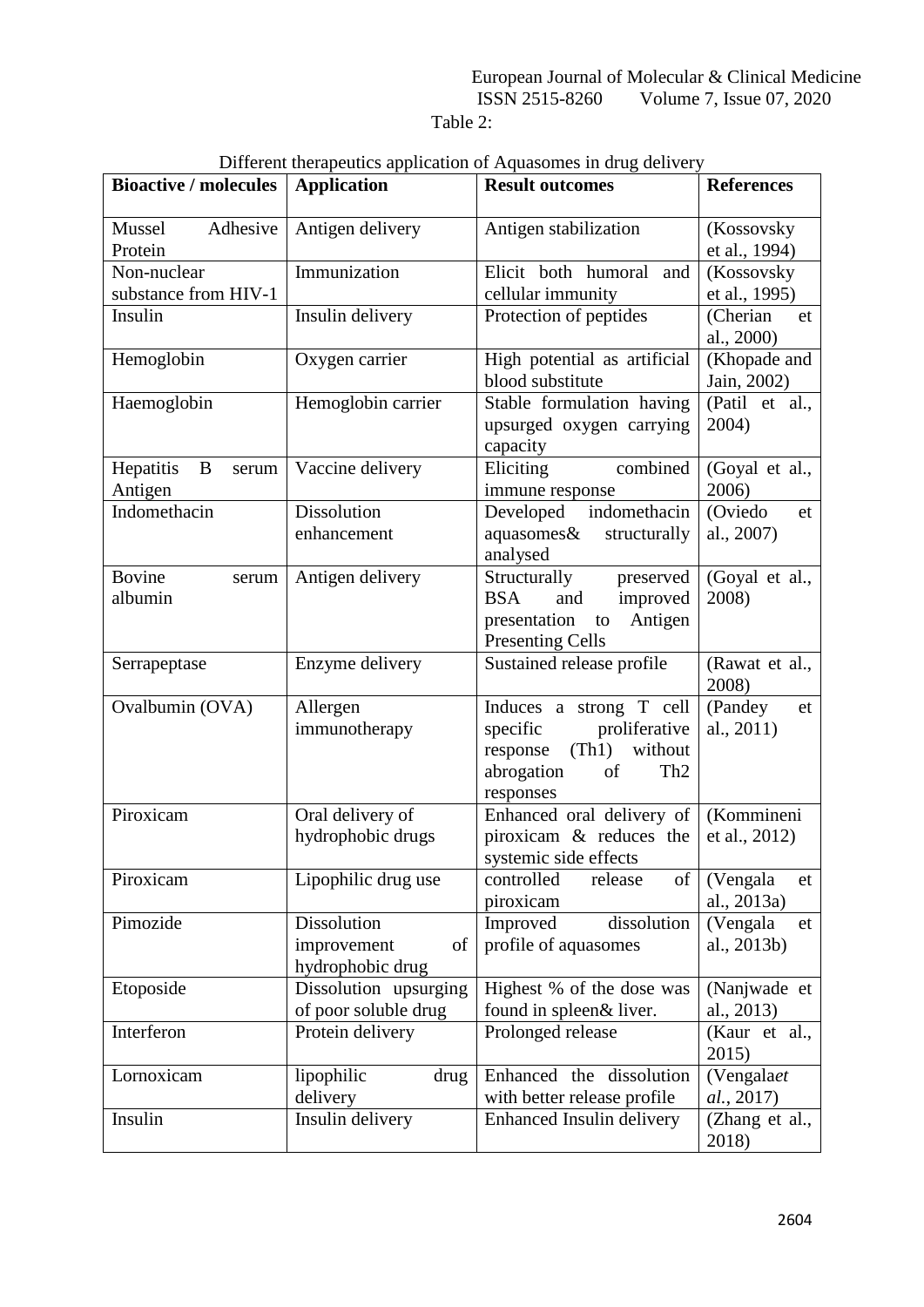European Journal of Molecular & Clinical Medicine ISSN 2515-8260 Volume 7, Issue 07, 2020 Figure 1:Different Components of Aquasomes



Figure 2: Chemical structure of trehalose

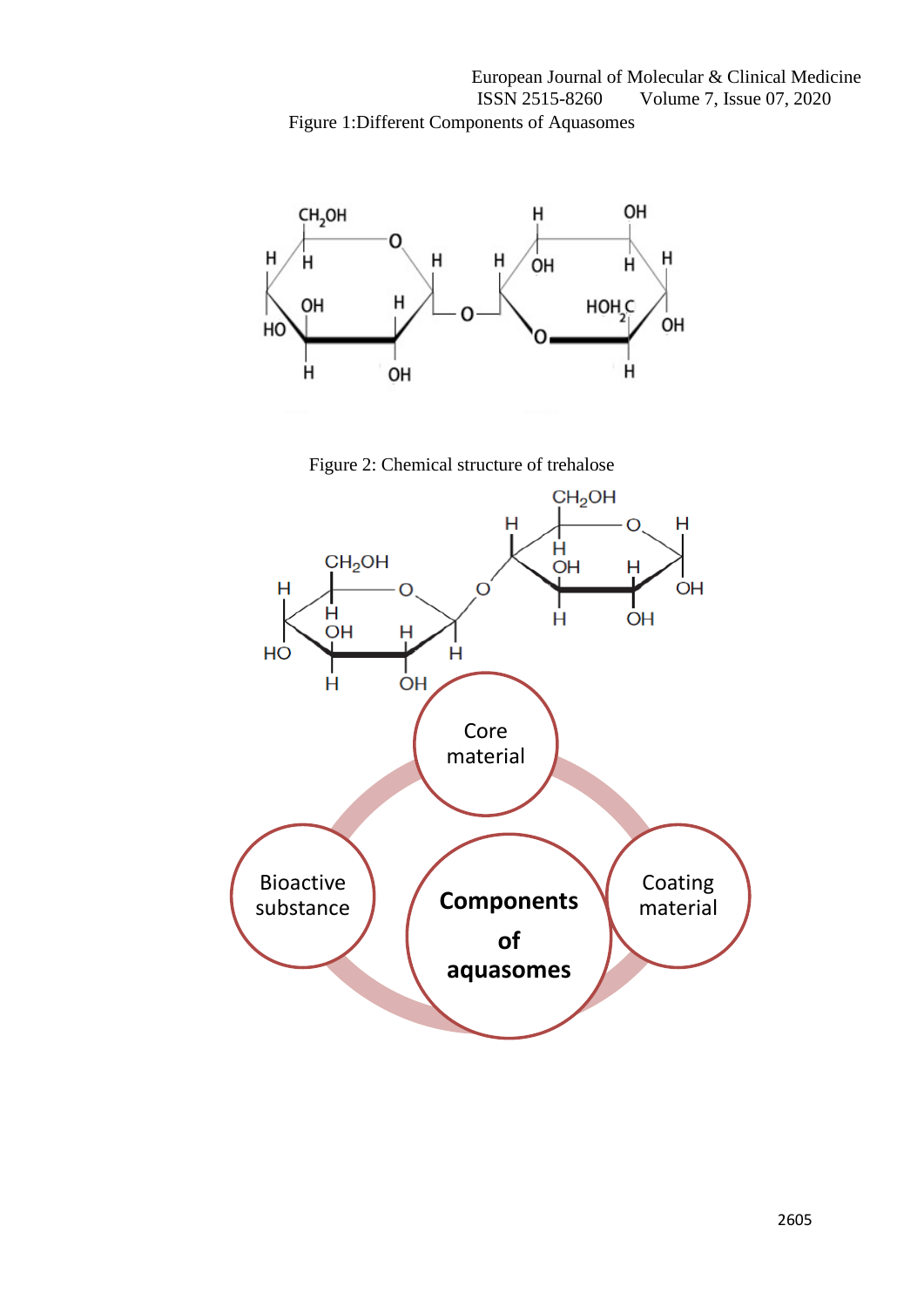

# Figure 3: Chemical structure of cellobiose

Figure 4: Chemical structure of chitosan (Ranjha and Khan, 2013)



Figure 5:Three body concept of Aquasomes vesicular system